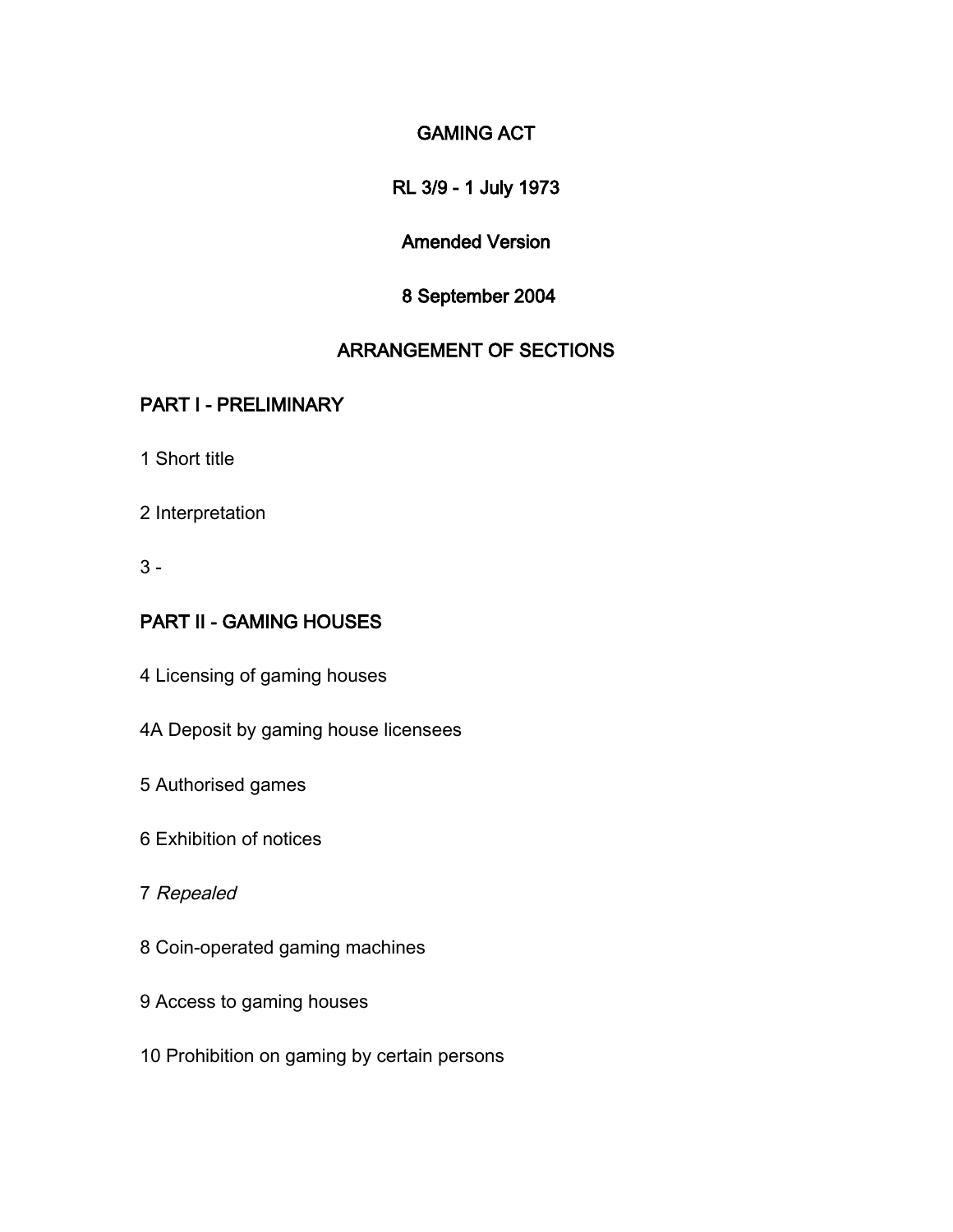11.Persons licensed under this Part

## PART III - POOL BETTING

- Licensing of pool betting
- Deposit by pool promoters and agents
- Conduct of pool betting business
- Requirements as to the business of collector
- Collector's responsibility
- Advertisements prohibited in certain cases
- 17A Authorised advertisement
- Information by pool promoter
- Void competitions and rejected entries
- Pool betting duty
- Directions of Commissioner
- Limitation of bets by way of pool betting
- Repealed
- Auditors to report contraventions

## PART IV - SWEEPSTAKES

Licensing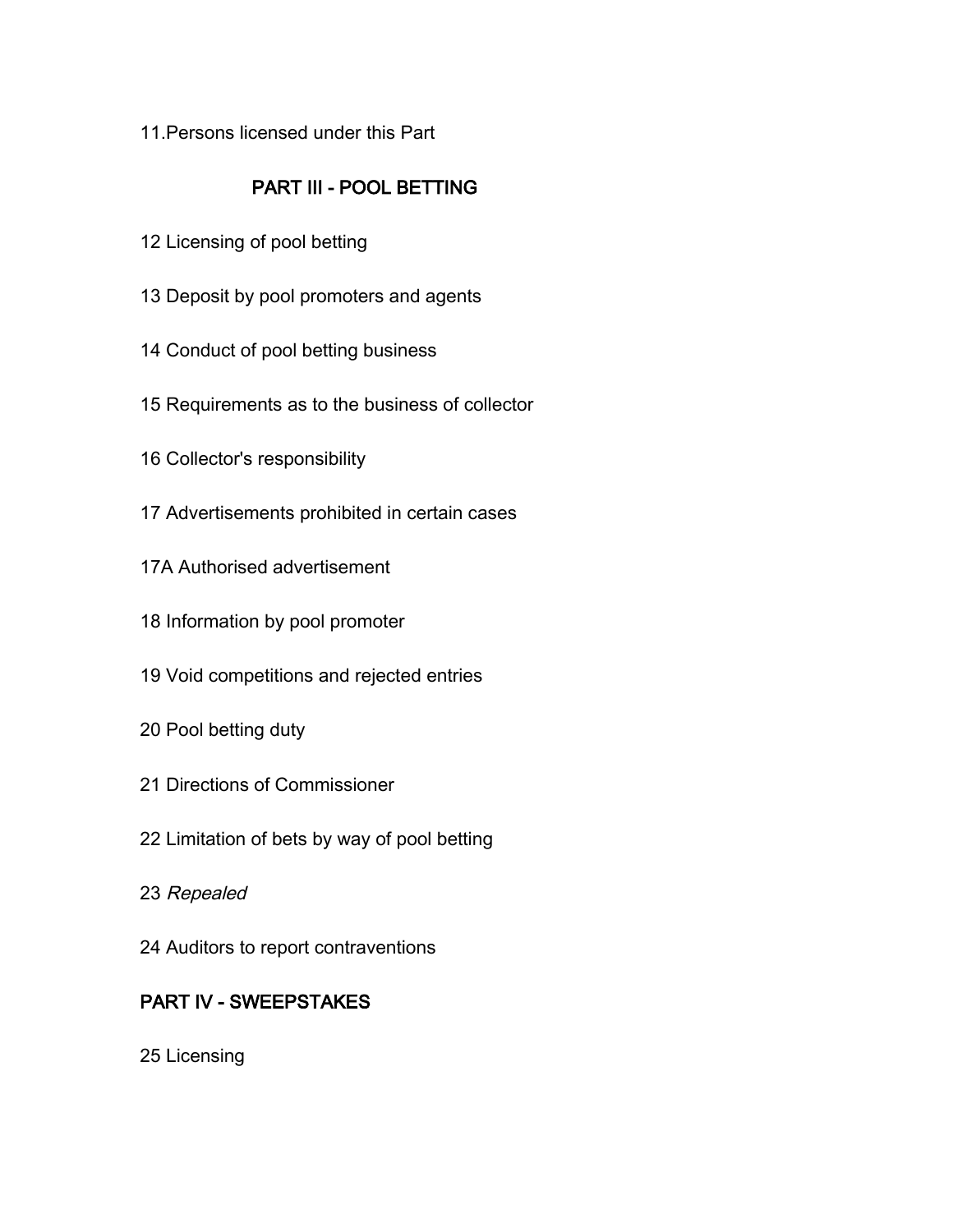#### 26 Place of business

27 Period of licence

### 28 Repealed

29 Levy of duty on sweepstakes

#### 29A Repealed

30 Repealed

30A Disposal of unclaimed amounts

### PART IVA - Repealed

- 30B Repealed
- 30C Repealed
- 30D Repealed
- 30E Repealed
- 30F Repealed

30G Repealed

### PART V - LOTTERIES

- 31 Licensing of lotteries
- 31A Disposal of unclaimed prizes
- 32 Government lotteries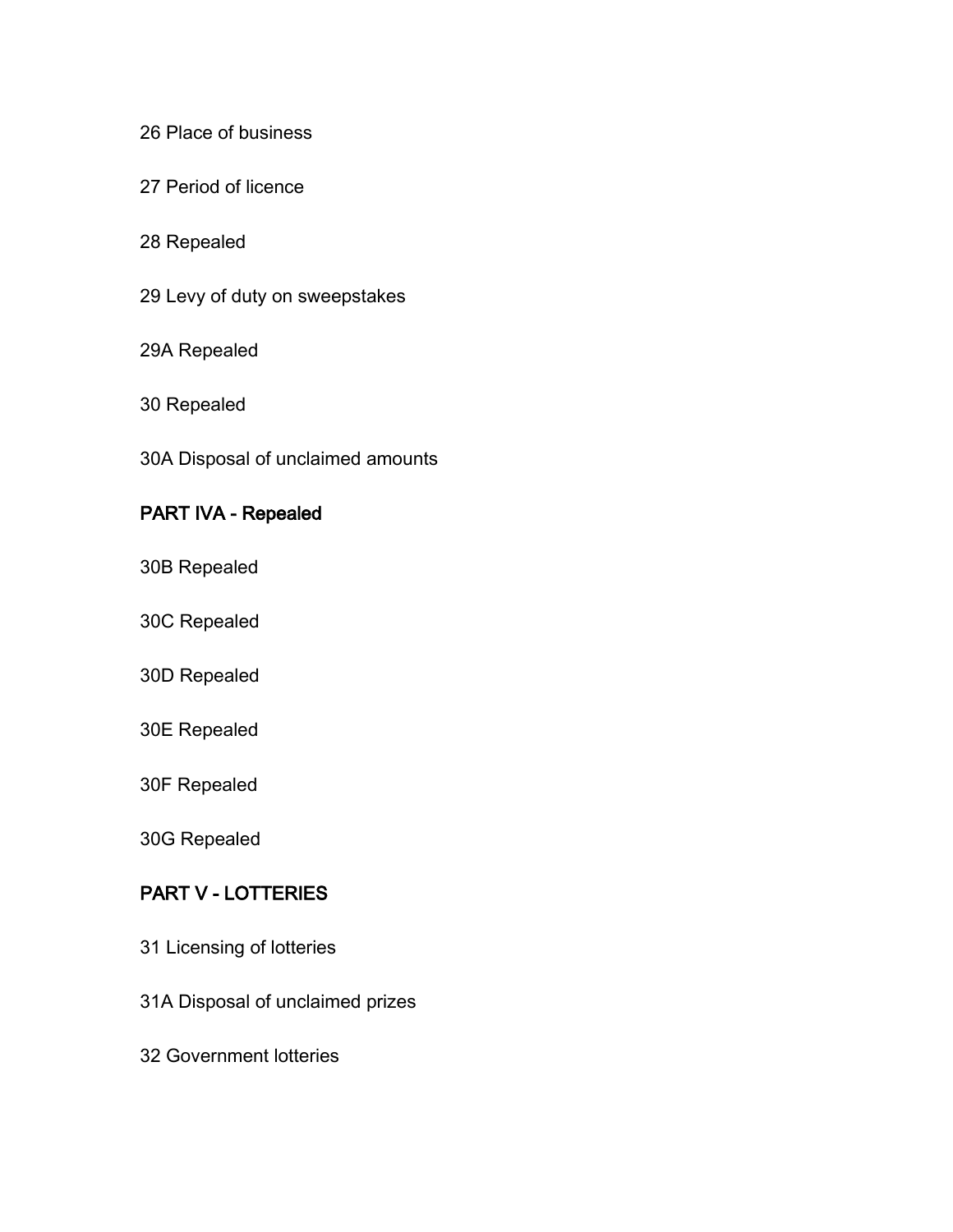## PART VI - LICENSING AND ADMINISTRATIVE PROVISIONS

- 33 Application for and issue of licences
- 34 Restriction on the grant of licences
- 35 Repealed
- 36 Refusal to renew and revocation of licences
- 37 Death, bankruptcy or insanity of licensee
- 38 Repealed
- 39 Audited Accounts
- 39A Power to access computers and other electronic devices
- 40 Keeping of books and records
- 40A Application of deposit or security
- 40B Commissioner may make assessments
- 40C Repealed

#### PART VII - Recovery of Duty and Taxes

- 41. Recovery of duty and taxes by attachment
- 42. Recovery by distress and Sale
- 43. Inscribed Privilege
- 44. Uninscribed Privilege
- 45. Contrainte
- 46. No Limitation of Action for recovery of duty and taxes
- 47-50 Repealed

### PART VIII - GAMING CONTROL BOARD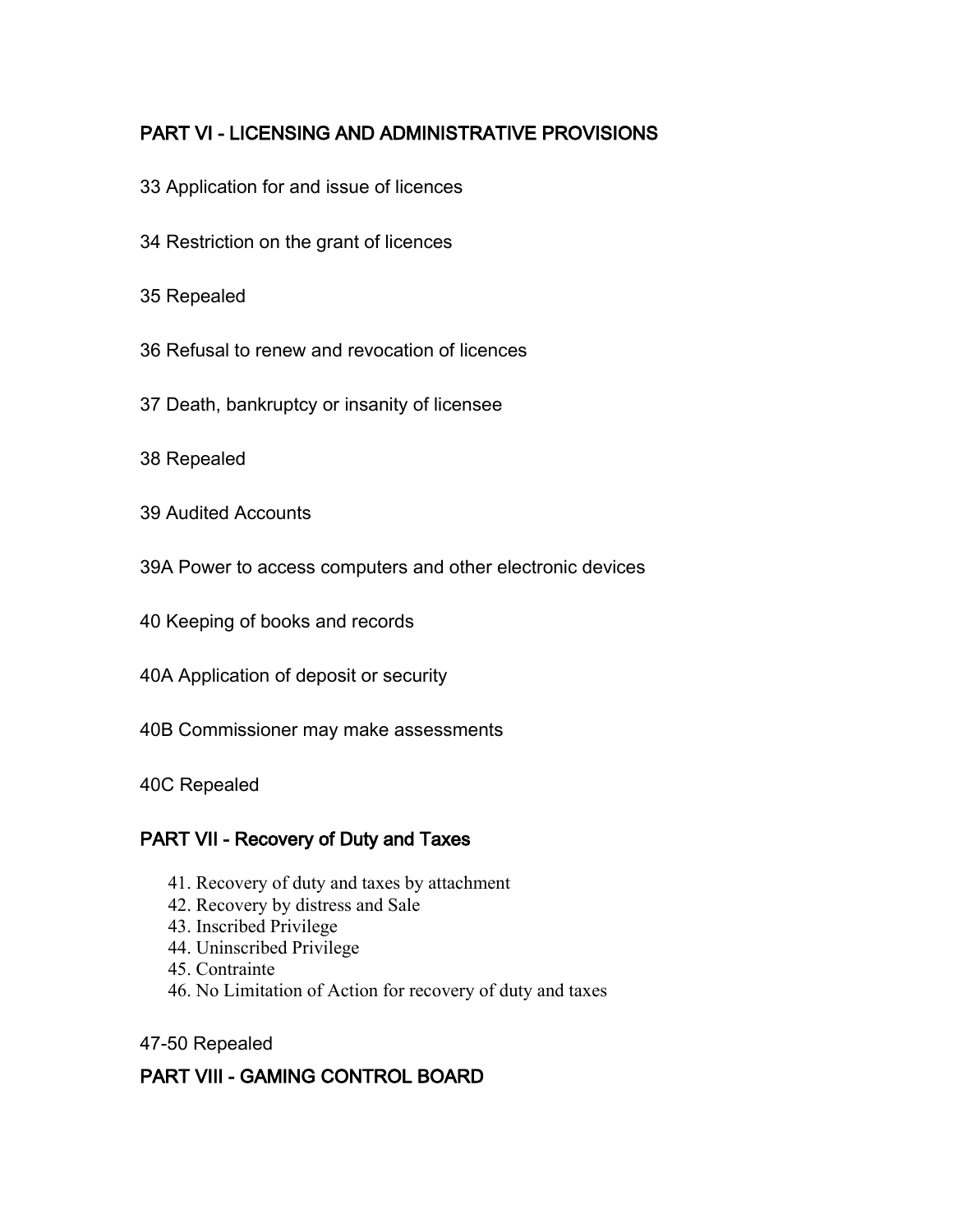- Gaming Control Board
- Constitution of the Board
- Meetings of the Board
- Officers of the Board
- Functions of the Board
- Powers of the Board

#### PART IX - OFFENCES

- Non-compliance provisions
- Prohibition on betting in public places
- Non-payment of duty or tax
- Offences connected with duty or tax
- 60A Unlawful transfer of licence
- Unlicensed persons
- 61A Transaction with unlicensed persons
- Unlicensed gaming houses
	- 63. Unlicensed sweepstakes and lotteries 64. Deleted
	-
- 64A Betting business with minors
- Penalty
- Powers of entry, search and detention
- Presumptions
- Seizure and forfeiture
- Repealed
- Jurisdiction

## PART X - GENERAL

- Restriction of liability
- 71A Refund of deposit or cancelling of security
- 71B Recovery of gambling debts
- Restriction on the number of licences
- Restriction on the use of the word "casino"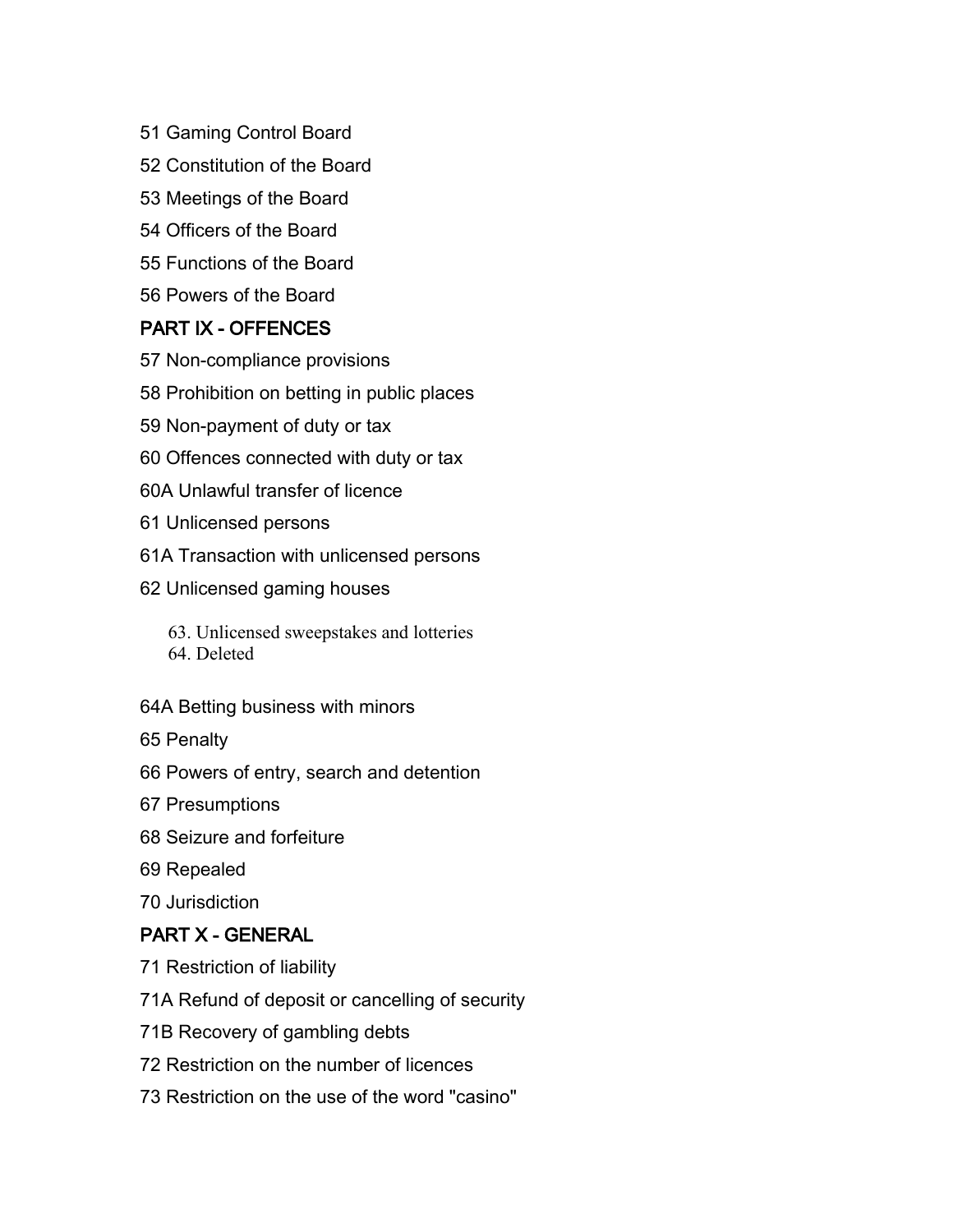74 Regulations 75 Amendment of Schedules First Schedule - Repealed Second Schedule - Gaming houses Third Schedule - Repealed Fourth Schedule - Licence fee Fifth Schedule - Licence fee – Lottery Sixth Schedule - Repealed Seventh Schedule – Repealed Eighth Schedule - Duty on Sweepstakes Ninth Schedule - Rate of tax or amount

### PART I - PRELIMINARY

#### 1 Short title

This Act may be cited as the Gaming Act.

#### 2 Interpretation

In this Act –

"agent of a foreign pool promoter" means a person who, on behalf of a foreign pool promoter, issues, or receives with stake money, pool coupons or other forms;

"Board" means the Gaming Control Board established by section 51;

"collector" means a person who, on behalf of a pool promoter or of an agent of a foreign pool promoter, issues or receives with stake money, pool coupons or other forms;

"Commissioner" has the same meaning as in the Value Added Tax Act 1998; "foreign pool promoter" means a person who carries on a business involving the receiving or negotiation of bets by way of pool betting outside Mauritius in relation to sporting or other events taking place outside Mauritius;

> "gaming house" means any premises used for playing a game specified in the second column of the Second Schedule;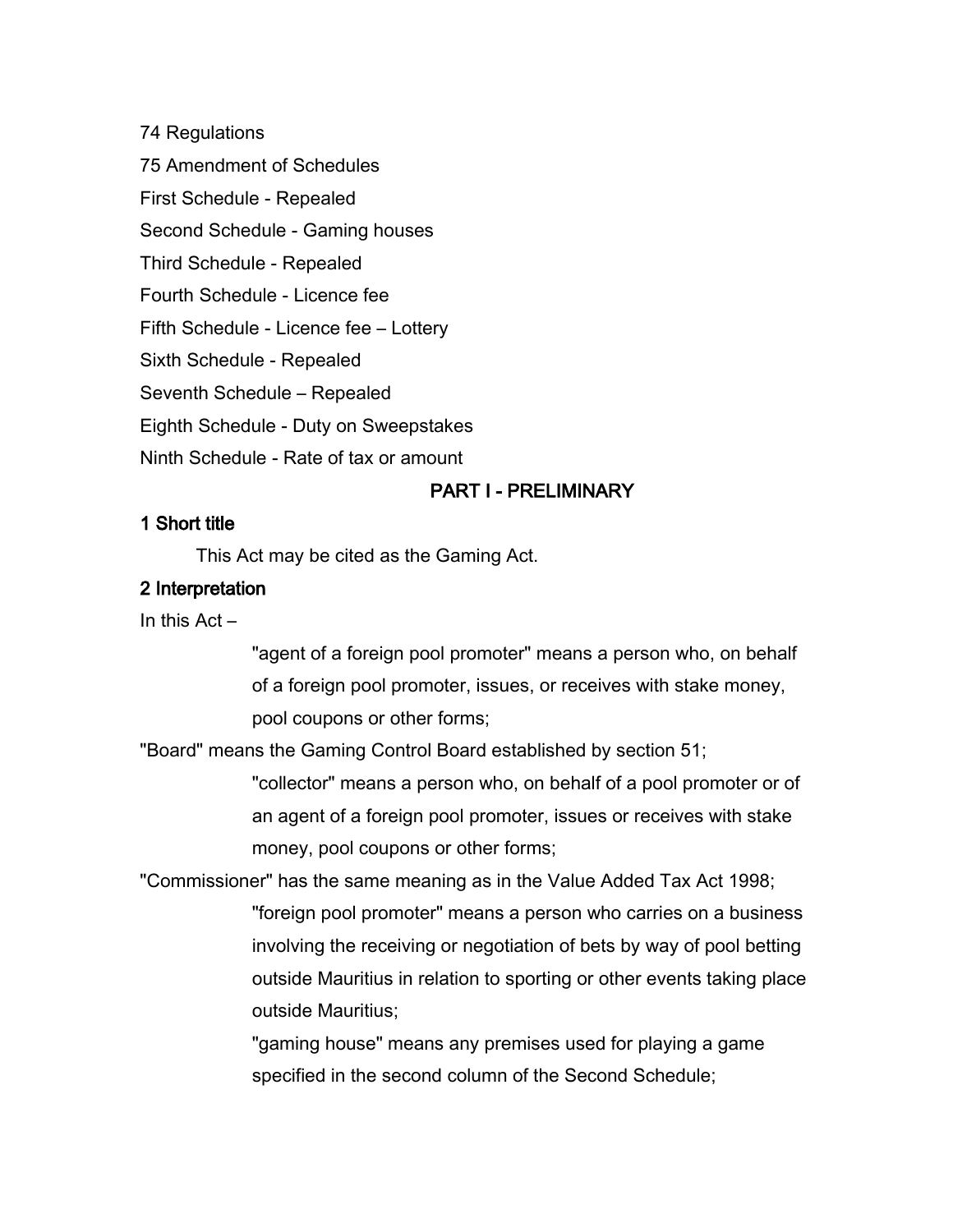"gaming house licence" means a licence specified in the first column of the Second Schedule;

"horse-racing organiser" has the same meaning as in the Horse Racing Board Act 2003;

"licence" means a licence issued under this Act;

"licensee" means the holder of a licence;

"licensing authority" means the Board;

"lottery"-

(a) means an arrangement for the distribution of prizes by chance among persons holding tickets, slips or other means of giving right to the chance, but

(b) does not include a lotto lottery or sweepstake;

"lotto lottery" means a form of lottery organised in such manner and on such conditions as may be prescribed;

"Magistrate" means any District Magistrate in Mauritius or the Magistrate for Rodrigues;

"member" means a member of the Board;

"Minister" means the Minister to whom responsibility for the subject of finance is assigned;

"officer" means a person authorised in writing by the Commissioner , the Board or the Commissioner of Police to perform the duties of an officer under this Act; "pool betting" means any form of betting or gambling which requires to be licensed under Part III;

"pool promoter" means a person who carries on a business involving the receiving or negotiating of bets by way of pool betting in Mauritius but does not include the agent of a foreign pool promoter or a collector;

"premises" includes any house, building, ship, boat, vehicle and any open or enclosed area;

"promoter's commission" means, in relation to pool betting, the amount by which the aggregate total stakes in all the competitions exceed the sum of -

(a) the aggregate prizes in the competitions;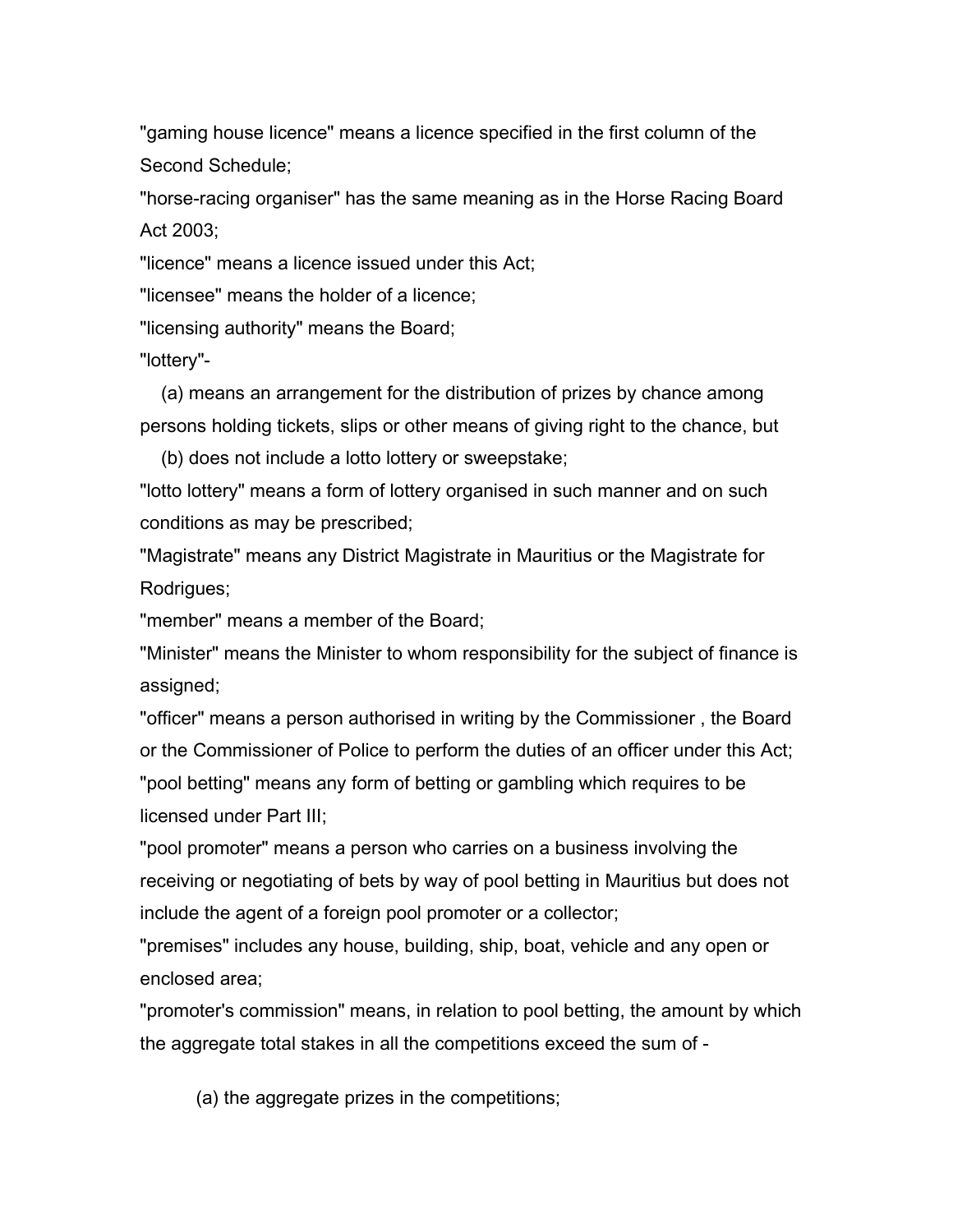(b) the aggregate pool betting duty and tax payable in respect of the competitions; and

(c) the expenses of the promoter actually incurred by him in the conduct of the competitions excluding any expenses properly chargeable to capital and any interest on borrowed money, and in particular, excluding any provision for depreciation of buildings or equipment, any emoluments payable to the promoter, or any emoluments payable to any person whether or not those emoluments depend to any extent on the profits of the promoter;

"qualified auditor" means any person -

(a) who holds such qualifications as may be approved by the Minister; or

(b) who, in the opinion of the Minister, has obtained adequate Knowledge and experience in the course of his employment with any person who holds qualifications approved under paragraph(a);

"Sweepstake" means a form of lottery where the winner is determined by a draw and the result of a race organised by a horse-racing organiser;

### PART II - GAMING HOUSES

#### 4 Licensing of gaming houses

No person shall operate a gaming house unless he holds the appropriate licence.

#### 4A Deposit by gaming house licensees

Every holder of a gaming house licence, other than a casino licence or a coinoperated gaming machine licence, shall deposit with the Commissioner, the sum of-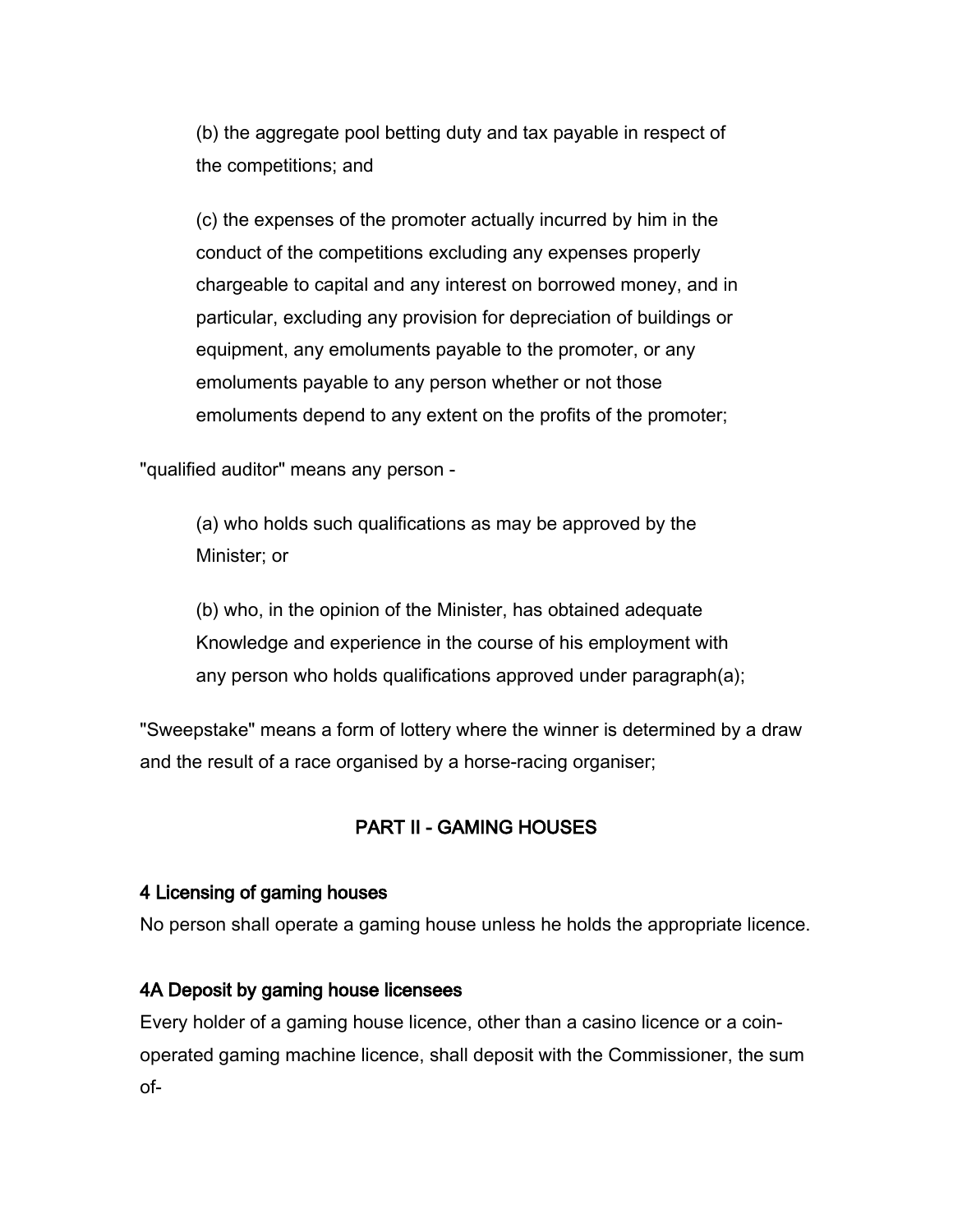- (a) in the case of a gaming house "A" licence, 100,000 rupees;and
- (b) in the case of a gaming house "B" licence, 25,000 rupees.

### 5 Authorised games

No games shall be played or authorised to be played in a gaming house except those specified in the second column of the Second Schedule in respect of the licence issued for that gaming house.

### 6 Exhibition of notices

Every person licensed under this Part shall, at all times when a gaming house is open for the playing of games, exhibit and maintain in a conspicuous place in the gaming house a notice indicating -

(a) the games authorised to be played and the maximum stakes approved by the Board;

(b) the rules appertaining to any game as approved by the Board; and

(c) such other conditions of the licence as the Board may require him in writing to include in the notice.

### 7 Repealed

### 8 Coin-operated gaming machines

(1) The Board may, with the approval of the Minister and subject to such conditions as it thinks fit, grant licences in respect of coin-operated gaming machines.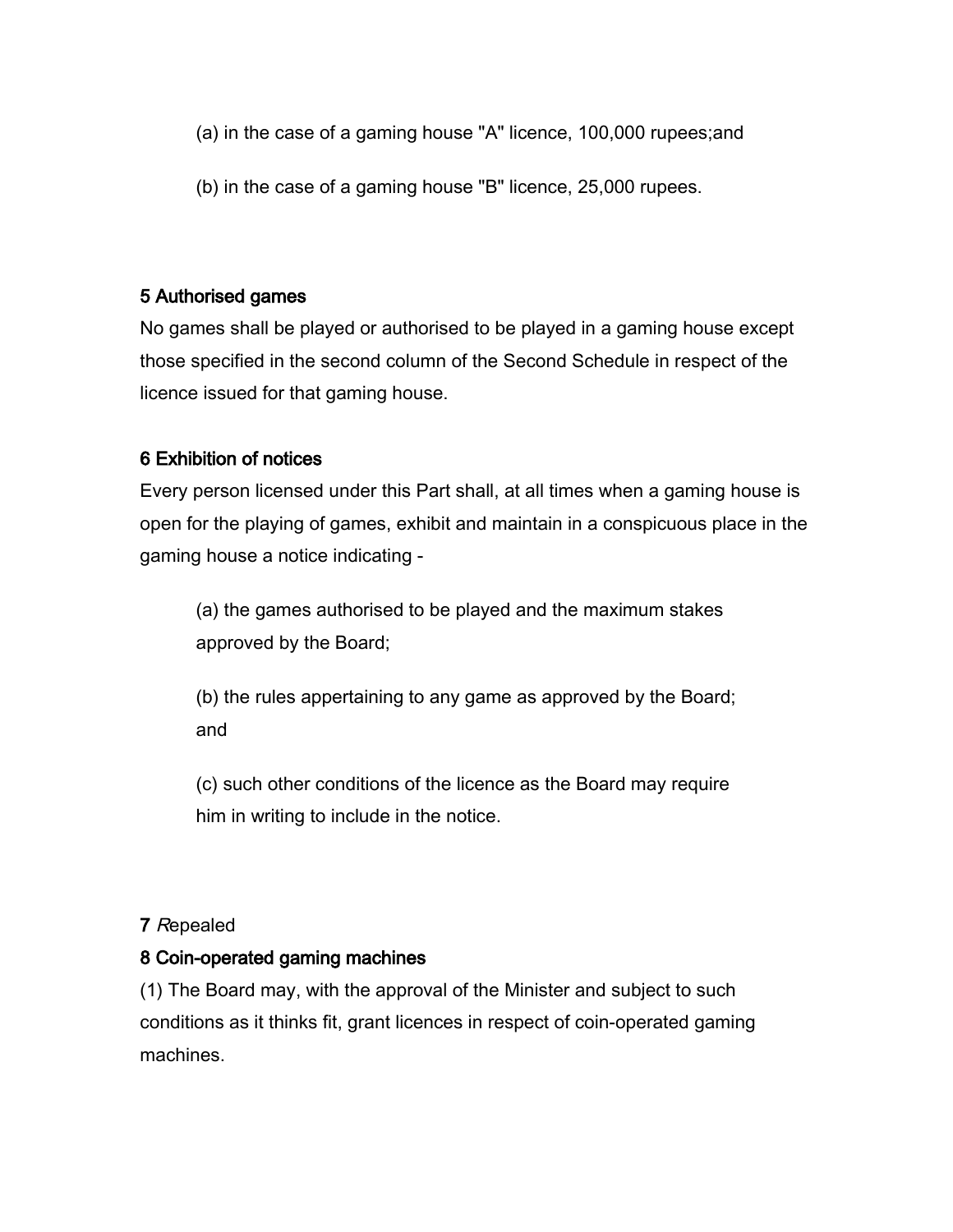(2) Coin-operated gaming machines may be installed only at such places as may be determined by the Board.

#### 9 Access to gaming houses

(1) No premises shall have access, directly or indirectly, to a gaming house. (2) Nothing in subsection (1) shall be construed so as to prevent the issue, in respect of a gaming house, of one or more gaming house licences or any licence which may be issued in respect of a gaming house under any other enactment.

#### 10 Prohibition on gaming by certain persons

(1) Subject to subsection (2), no person who is concerned in the management or control of a gaming house, or is employed in a gaming house, shall participate in the playing of any game in that gaming house.

(2) Subsection (1) shall not apply to a person who by the nature of his employment is required to participate in the playing of a game in a gaming house solely for the purpose of enabling other persons to play the game.

(3) No person under the age of 18 shall enter or be admitted to a gaming house.

#### 11 Persons licensed under this Part

(1) Every person licensed under this Part shall –

(a) monthly at such time and in such manner as the Commissioner shall direct-

> $\Box$  (i) pay, in addition to the licence fee payable under section 33, a tax at such rate on his monthly gross takings, or in such amount, as is specified in the Ninth Schedule; and

(ii) produce records of his gross takings;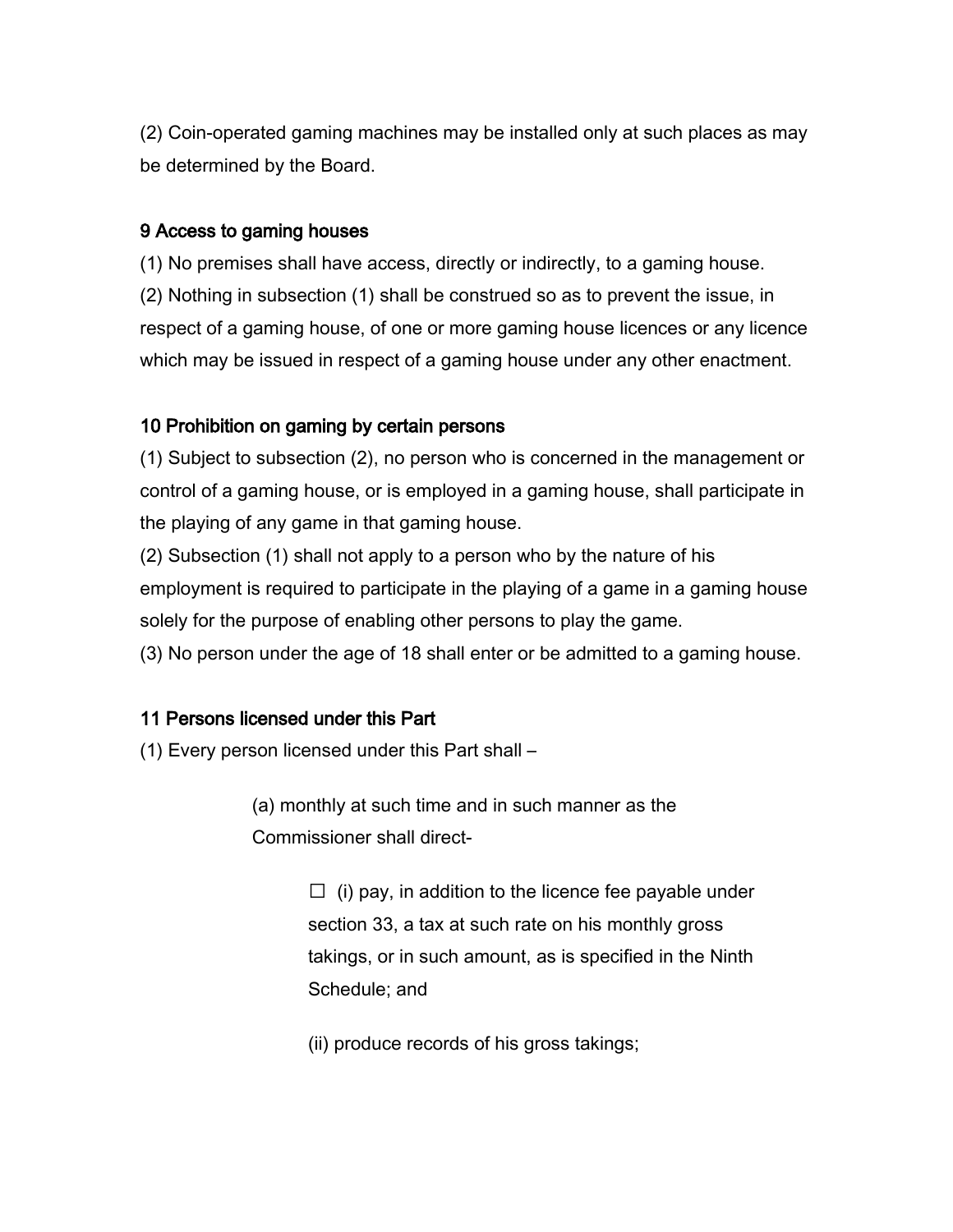(b) in the case of a casino, compute his gross takings according to such method as may be specified by the Minister; and

(c) where so directed by a written notice from the Commissioner, furnish such information relating to his business, and within such time, as may be specified in the notice.

#### [Amended 10/82; 44/84; 67/85; 23/92]

(2) Where any person contravenes subsection (1) or the Commissioner has reason to believe that any record produced or furnished under subsection (1) is incomplete, inadequate or incorrect, the Commissioner may -

(a) determine the gross takings of the casino, the coin-operated gaming machine or the gaming house, as the case may be, in such manner as he considers reasonable; and

(b) levy the tax payable under subsection (1)(a) on the gross takings as determined by him under paragraph (a) and give written notice thereof to the licensee.

(3) (a) The tax leviable under subsection (2) shall be paid not later than 28 days after the date of issue of the notice.

(b) Subject to paragraph (c), no notice under subsection (2)(b) shall be given to the licensee after 5 years immediately following the last day of the month in which the liability to pay tax arose

(c) Paragraph (b) shall not apply in case of wilful neglect, evasion or fraud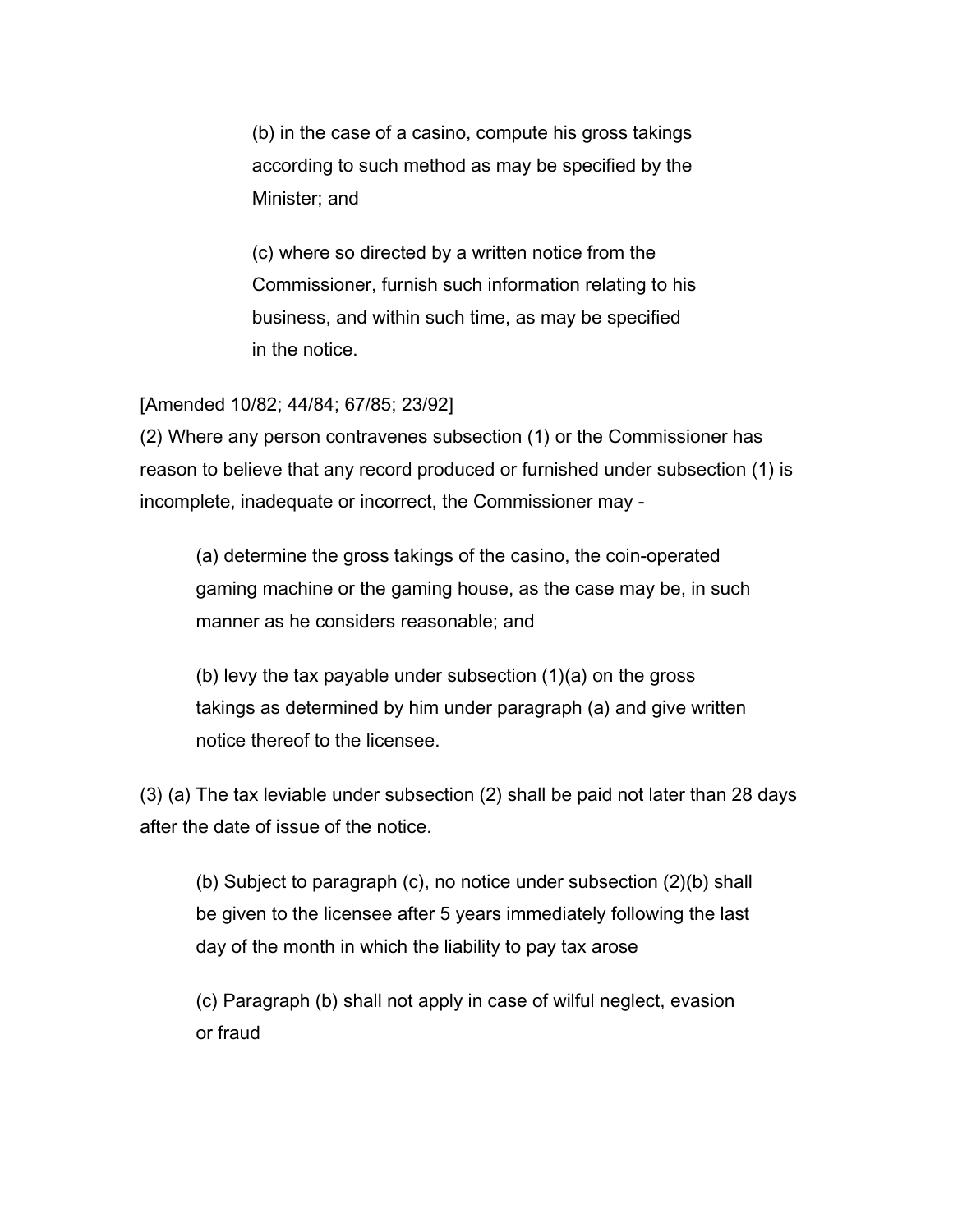(4) Any person who is aggrieved by a decision of the Commissioner under subsection(2) may lodge written representations with the secretary Assessment Review Committee, in accordance with section 8E of the Unified Revenue Act 1983.

(5) The tax levied under subsection (1) shall be in substitution of any tax payable by the licensee under the Income Tax Act.

(6) Every person licensed under this Part in respect of a casino, a coin-operated gaming machine, a gaming House"A" licence or a Gaming House "B" licence who fails to pay the tax on the day specified by the Commissioner under subsection (1)(a) shall be liable to a penalty -

(a) of 10 per cent of the tax for the first month or part of the month during which the tax remains unpaid: and

(b) of 2 per cent of the tax excluding the penalty for each subsequent month or part of the month during which the tax remains unpaid,

up to a maximum of 100 per cent of the tax.

## PART III - POOL BETTING

### 12 Licensing of pool betting

No person shall be -

(a) a pool promoter;

(b) an agent of a foreign pool promoter; or

(c) a collector,

unless he holds the appropriate licence.

## 13 Deposit by pool promoters and agents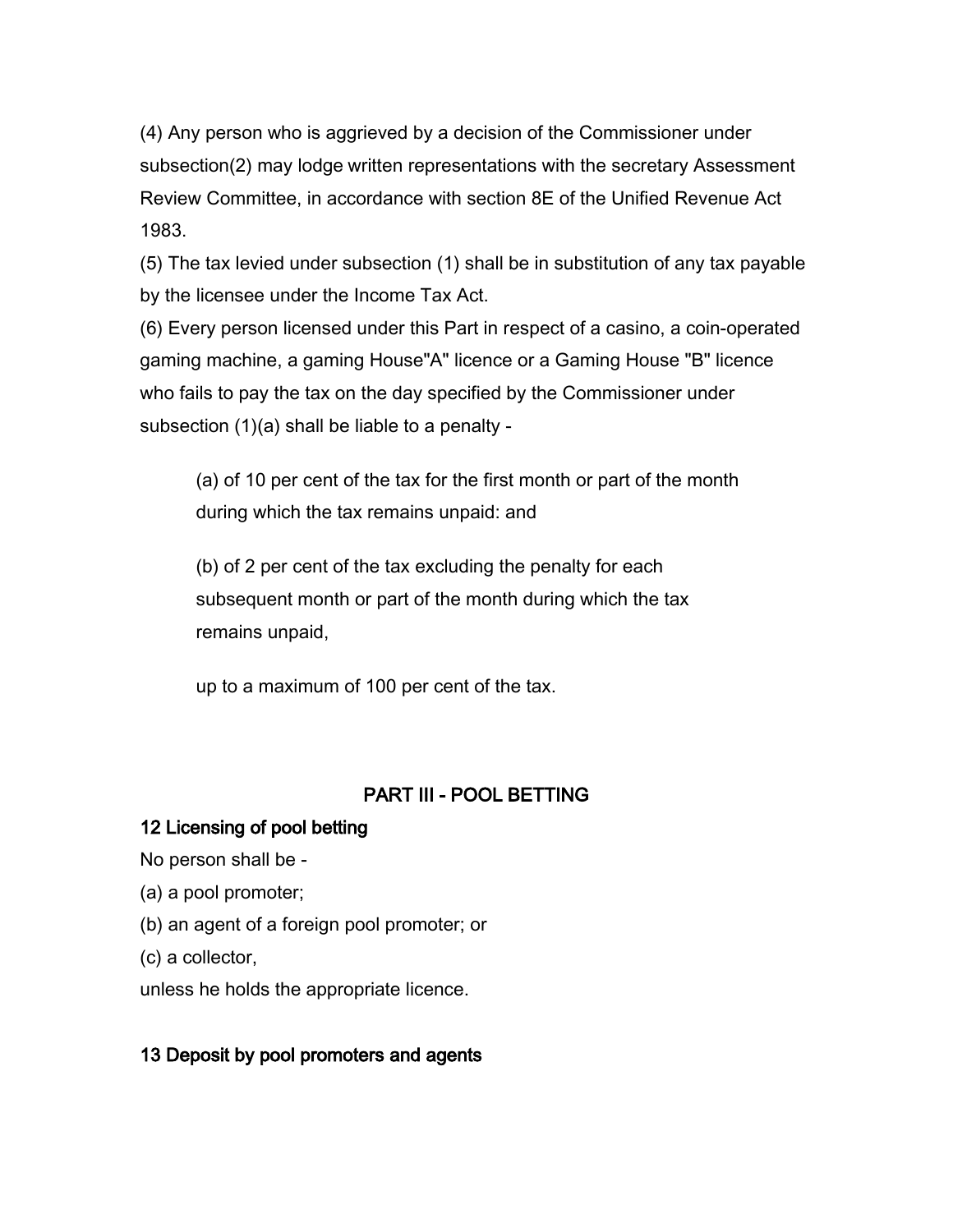Every pool promoter and every agent of a foreign pool promoter shall deposit with the Commissioner, the sum of 50,000 rupees.

#### 14 Conduct of pool betting business

(1) Subject to the other provisions of this section, the pool betting business carried on by a pool promoter shall comply with the following requirements –

(a) it shall take the form of the promotion of competitions for prizes for making forecasts as to sporting or other events, the bets being entries in the competitions and the winnings in respect of the bets being the prizes or shares in the prizes;

(b) each bet shall be an entry in a particular competition;

(c) the stakes and the winnings shall be wholly in money;

(d) in each competition, the prizes shall be equally available from all the bets and accordingly the question which bets qualify for, or for shares in, the prizes and, save so far as it depends on the amounts staked, the amounts of the respective shares in the prizes, shall be determined solely by the relative success of the forecasts embodied in the respective bets;

(e) the total amount payable by way of winnings shall, in the case of each competition, be the total amount of the stakes in respect of entries in that competition less such percentage of that total amount representing commission and expenses as may be determined by the pool promoter, being the same percentage in respect of all competitions organised by him which depend on the same event or events taking place on the same day, but in no case exceeding 25 per cent of the total stakes;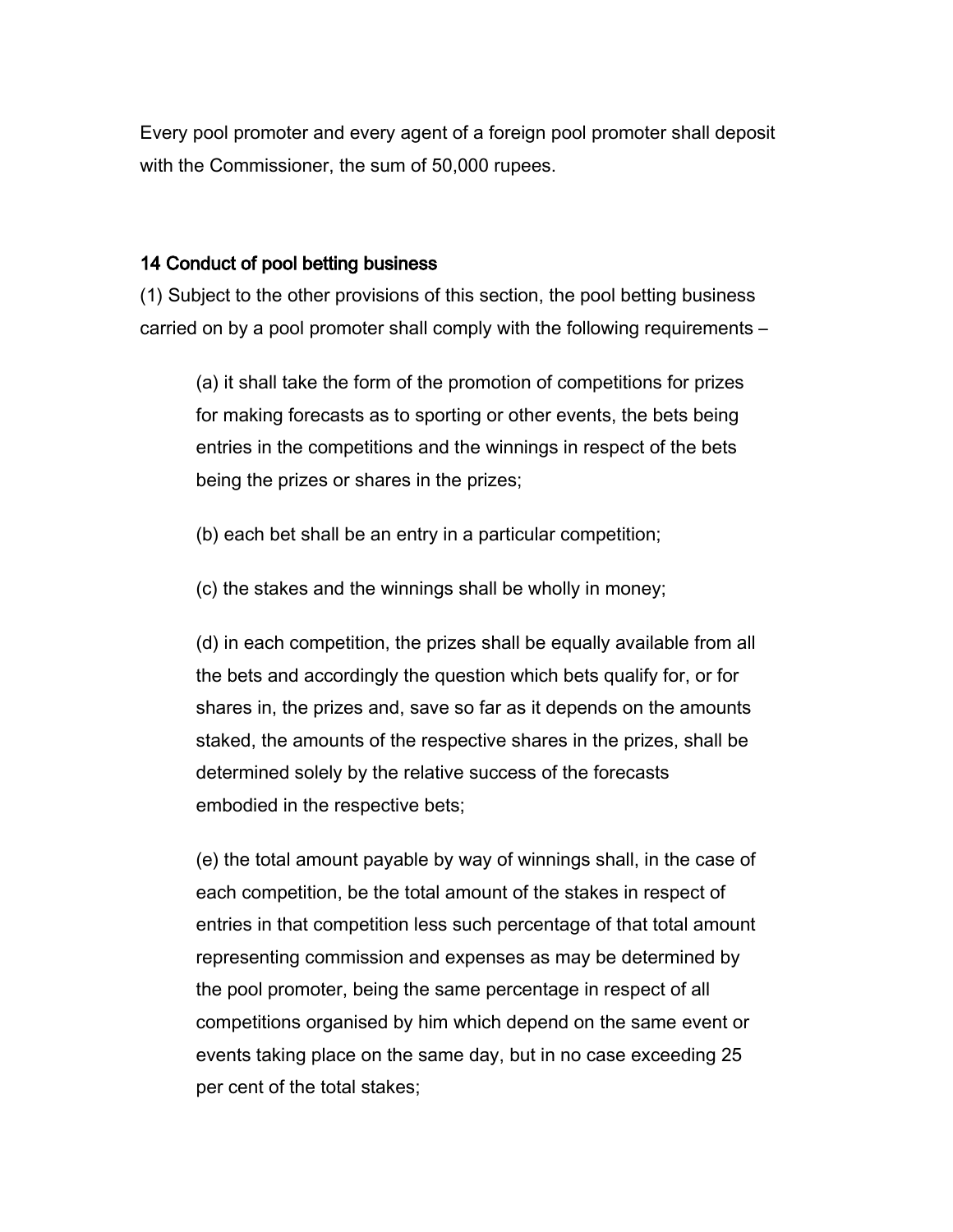(f) the rules applying to the competition shall be notified to and approved by the Board before the first of the relevant sporting or other events take place;

(g) if it is found that a bet which ought to have been treated as a winning bet has been overlooked, the pool promoter shall pay to the person making that bet the sum that would have been payable to the bettor had his winnings been assessed at the proper time, and any such sum paid under this paragraph shall be left out of account for the purposes of paragraph (e);

(h) the coupon or other form used for pool betting shall be in the form approved by the Board -

(i) subject to subsection (6);

(i) no bet by way of pool betting shall be made otherwise than by post sent direct by the bettor to the address of the pool promoter and no stake money for the purposes of the bet shall be remitted otherwise than by a postal order or money order; and

(ii) no prize money shall be paid otherwise than by a postal order, money order or cheque sent by the pool promoter to the bettor by registered post;

(j) no premium or bonus shall be awarded on any competition. (2) Nothing in subsection (1)(b) shall be construed so as to prevent -

(a) several bets being made by a person relating to the same competition;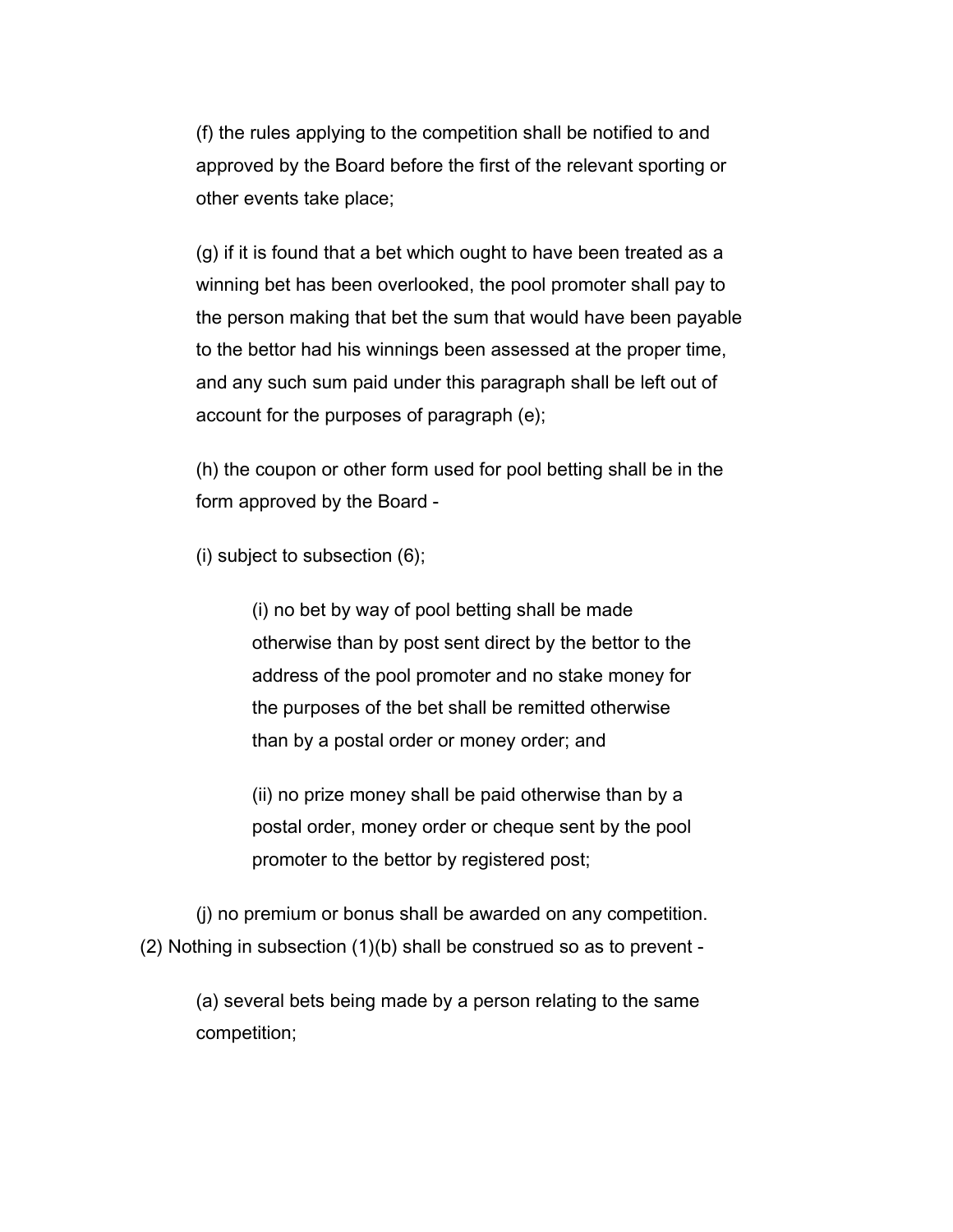(b) several bets (whether relating to the same competition or to different competitions) being made by a person by means of the same coupon or other entry form; or

(c) the use of a formula for the purpose of making several bets, and in particular, the use for that purpose of any form of the device commonly known as a permutation.

(3) Notwithstanding subsection (1)(d) or (e), the rules applicable to any competition may provide -

(a) that the winnings shall not, in the case of any bet, exceed a stated amount and that any resulting decrease in the total amount payable in the case of the winning bets qualifying for, or for shares in, a prize in the competition shall be applied in increasing the amount payable in the case of the winning bet qualifying for, or for shares in another prize in that competition or in paying other prizes in that competition or in a subsequent competition;

(b) that, in specified circumstances, a prize shall not be paid and the amount which would have been payable in the case of the winning bet qualifying for, or for shares in, that prize shall be applied in increasing the amount payable in the case of the winning bet qualifying for, or for shares in, another prize in that competition, or in paying other prizes in that competition or in a subsequent competition;

(c) for the winnings of winning bets (being bets staking the minimum permissible under the rules of the competition) being increased or decreased (with a view to facilitating payment) so as to reach the nearest multiple of 25 cents and consequentially, for the winnings of winning bets (being bets staking more than the said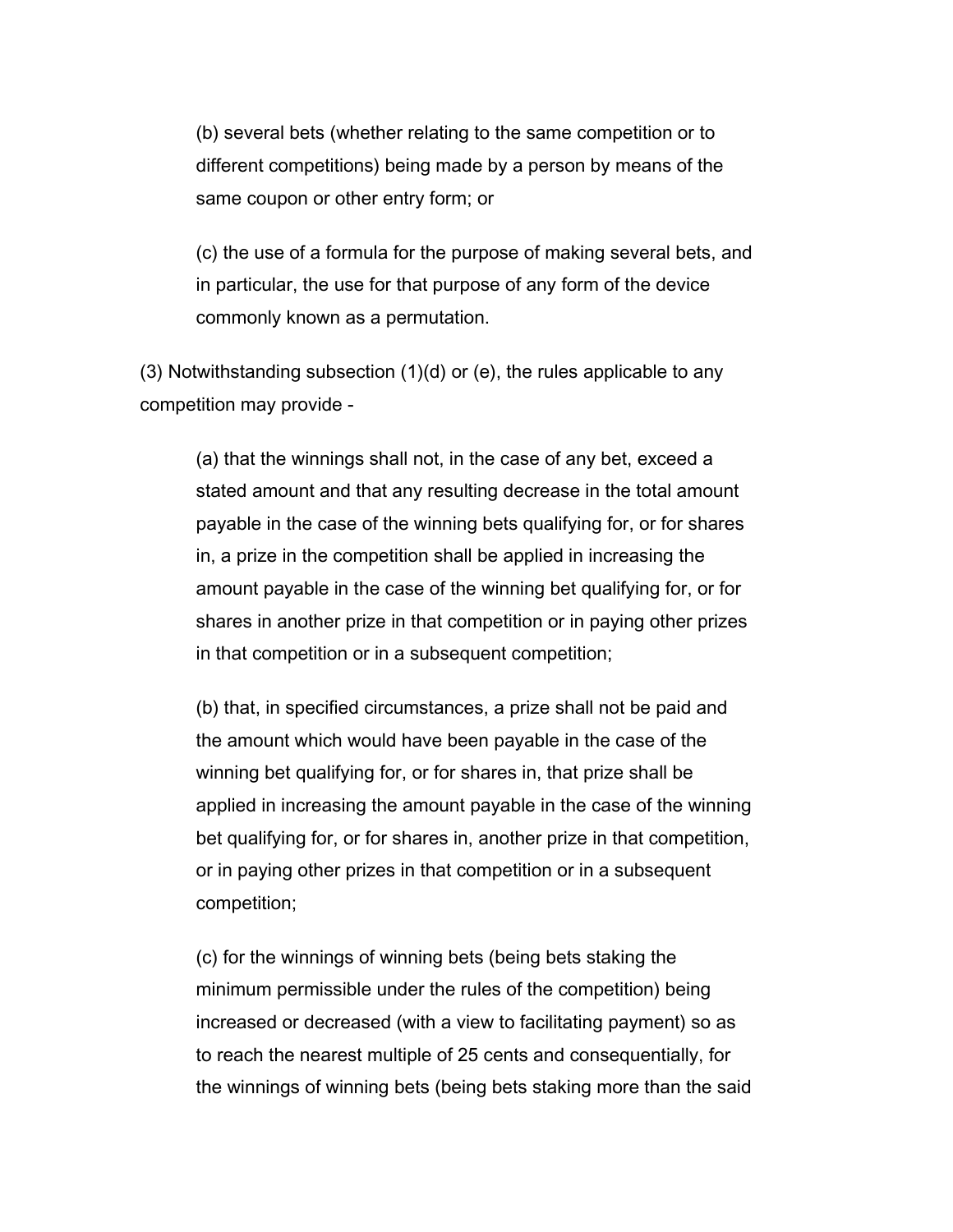minimum) being increased or decreased so as to reach the nearest multiple of 25 cents.

(4) Nothing in subsection (1)(f) shall be construed so as to require, in the case of a series of competitions proposed to be held under the same rules, that those rules should be renotified to the Board on the occasion of each competition and, if the rules are altered before the series is completed, it shall suffice if the alteration is notified to and approved by the Board before any of the sporting or other events for the first competition to which the alteration applies takes place. (5) Any prize money in excess of 2 rupees accruing to a bettor on any event shall be paid in full by the pool promoter to that person within a period of 15 days from the date of that event, and shall in no circumstances be placed to the credit of the bettor in any account with the pool promoter or any other person or be subject to any deduction in settlement of any debt incurred or to be incurred by the bettor towards the pool promoter.

(6) Where any bet by way of pool betting is placed through a collector, it may be made otherwise than by post and stake money may be remitted by a postal or money order or cheque or cash.

(7) No person shall enter or be allowed on the premises where a pool promoter or an agent of a foreign pool promoter carried on his business for the purposes of making a bet or in connection with a bet already made by him.

(8) No pool promoter shall conduct pool betting on any event before the day on which the event has been officially announced by him in a daily newspaper of Mauritius and unless the announcement is made at least 7 clear days before the event is due to take place.

(9) No pool promoter or agent of a foreign pool promoter shall conduct pool betting business through any person other than a collector.

(10) Subsections (1)(i) and (5) shall apply to any bet by way of pool betting placed with an agent of a foreign pool promoter.[Amended 67/85]

#### 15 Requirements as to the business of collector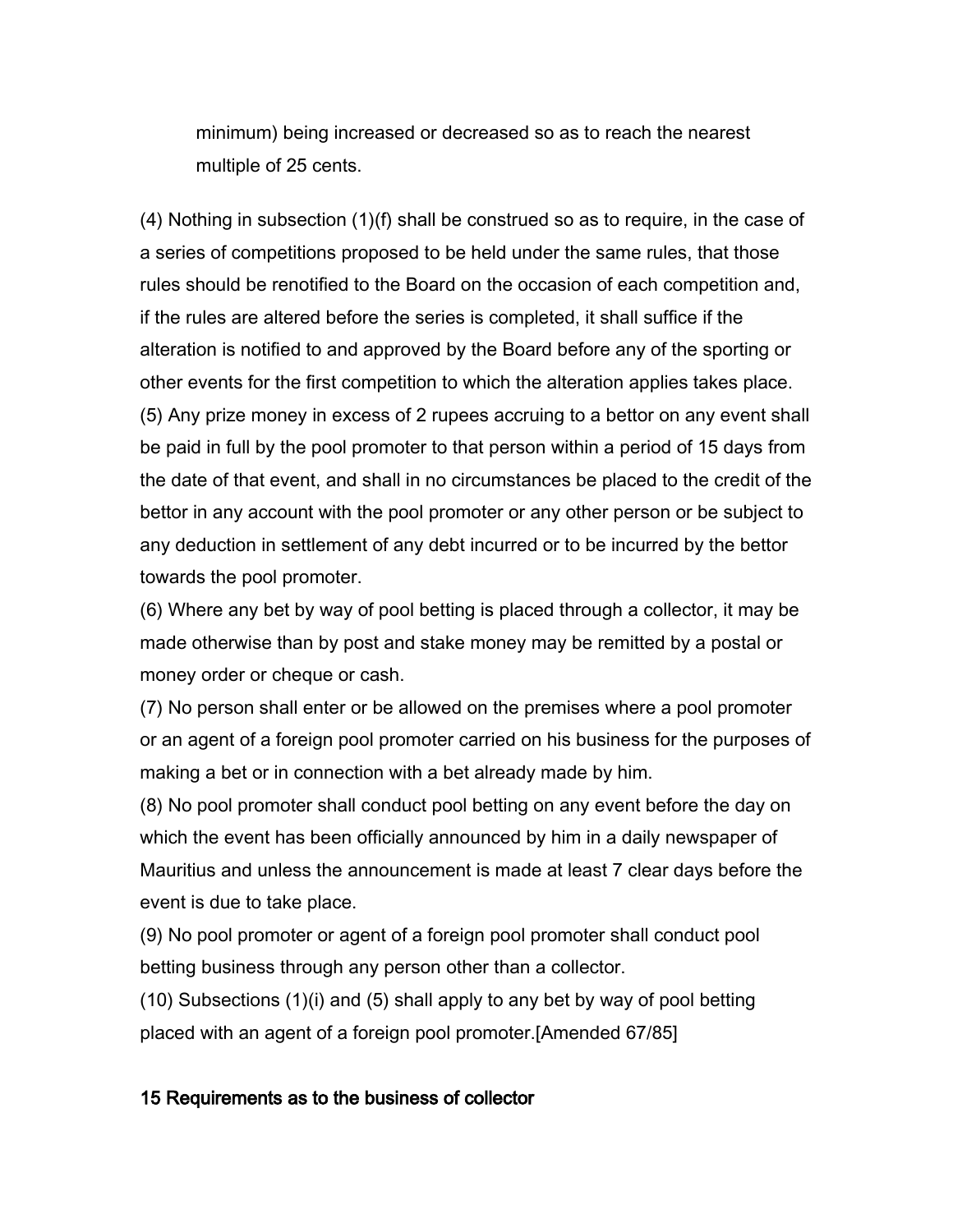(1)No collector shall act at more than one office.

(2) Every collector shall display his licence in a conspicuous place in his office.

(3) No collector or any person in his employ shall induce any person to place a bet by way of pool betting.

## 16 Collector's responsibility

Every collector shall ensure that all stake money and coupons or other forms received by him on behalf of a pool promoter reach the pool promoter within such period as the Commissioner may determine.

## 17 Advertisements prohibited in certain cases

(1) Except with the written permission of the Commissioner of Police, no advertisement relating to pool betting shall be published in any place other than the office of a collector.

(2) Notwithstanding subsection (1), a collector may, on premises giving access to his office -

(a)indicate that particular premises are used by him as his licensed office;

(b)indicate where his office may be found; or

(c) draw attention to the availability of, or to the facilities afforded to persons resorting to his office.

## 17A Authorised advertisement

Except with the approval of the Board, no person shall publish, or cause or permit to be published any notice or advertisement relating to pool betting.

## 18 Information by pool promoter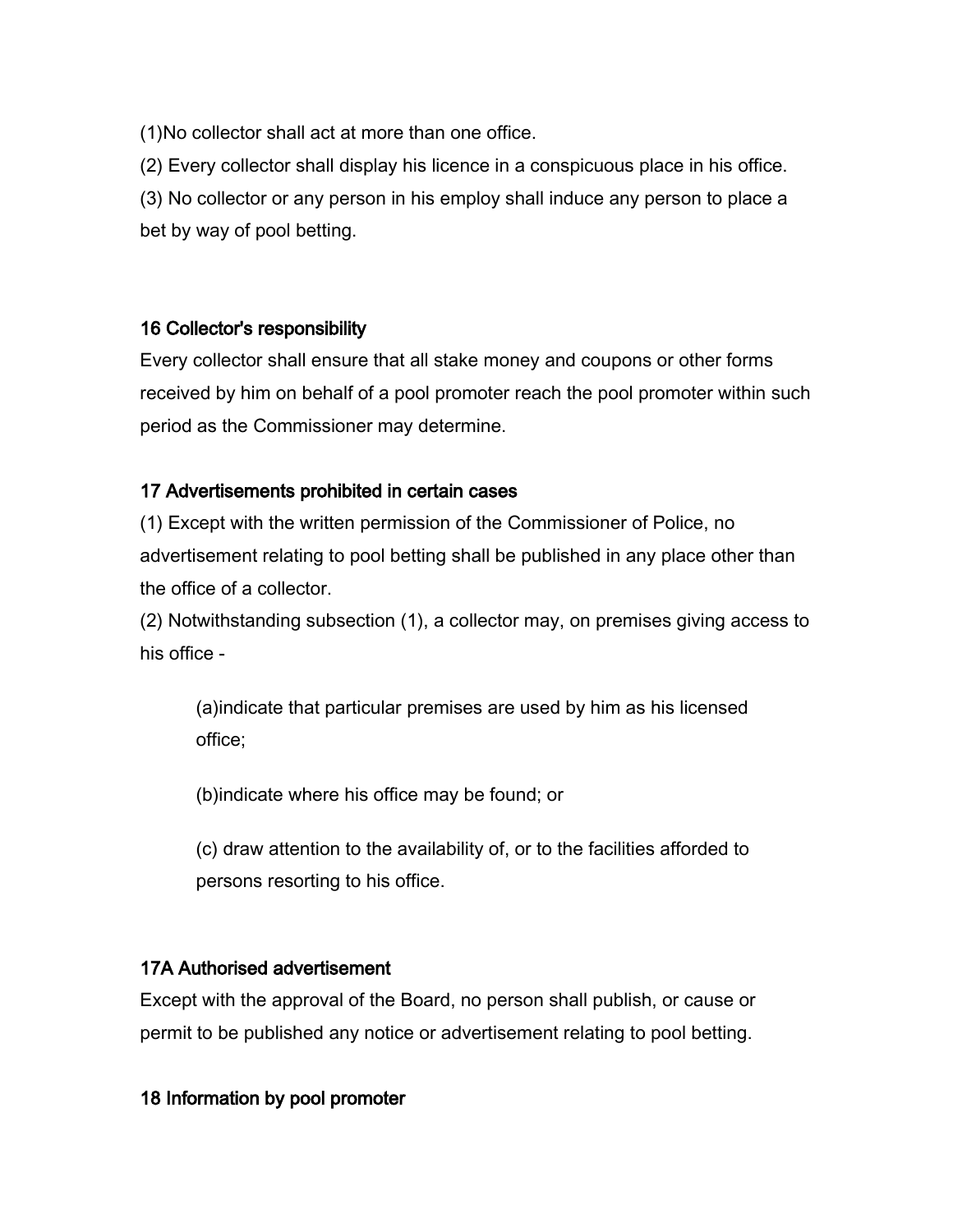(1) As soon as may be after the events to which any competition organised by him relates have taken place, and in any case not later than 15 days, after the announcement of the results of that competition, every pool promoter shall send to the Commissioner a statement certified by a qualified auditor in respect of each type of competition organised by him showing -

(a) the total number of coupons and the total amount of the stakes in respect of entries in the competition;

(b) the total amount payable by way of winnings in that competition and the serial numbers of winning coupons;

(c) the total amount of the stakes in respect of winning bets in the competition, and if there are more prizes than one in the competition,the total amount of the stakes in respect of winning bets qualifying for, or for shares in, each of the prizes;

(d) the number of winning bets;

(e) in the case of a competition based on points the maximum possible number of points and the maximum number of points scored in respect of the winning bets; and

(f) the amount payable in respect of each winning bet or, as the case may be, of each winning bet qualifying for, or for a share in, each of the prizes, bets staking more than the minimum which is permissible under the rules of the competition being treated for the purposes of this paragraph as if they were several separate bets each staking the minimum.

(2) Every pool promoter shall, not later than 7 days after the events to which any competition organised by him relates, cause to be published in 2 newspapers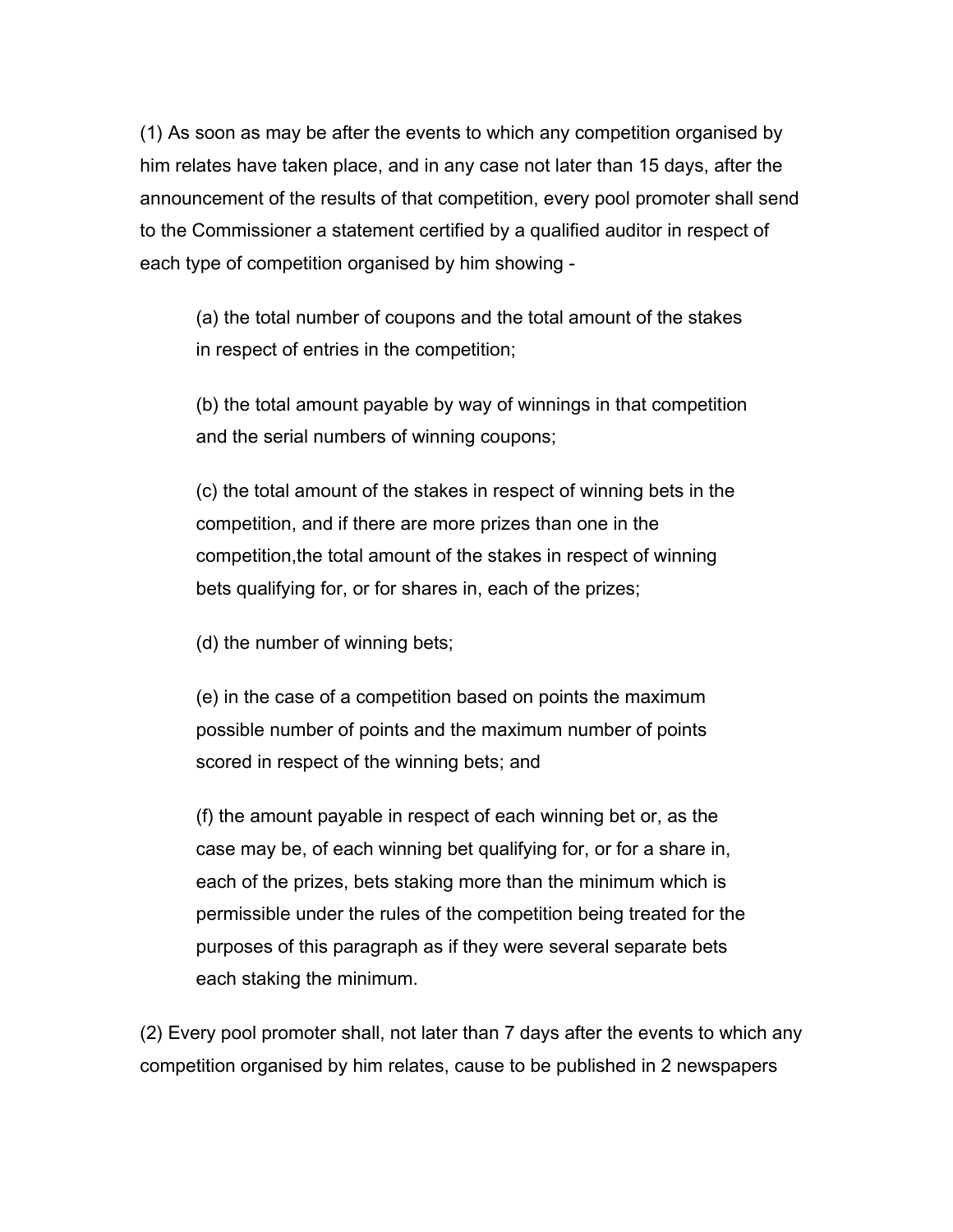approved by the Commissioner a statement showing, in respect of each competition -

- (a) the gross stakes collected;
- (b) the total amount of dividends payable;
- (c) the amount payable in respect of each winning;
- (d) the percentage of commission and expenses.

(3) The statements specified in subsections (1) and (2) may be expressed to be subject to some form of check or scrutiny, but where a statement expressed to be subject to a check or scrutiny is sent to the Commissioner under subsection (1), the pool promoter shall as soon as may be sent to the Commissioner a further statement, stating that, as the result of the check or scrutiny, specified corrections or no corrections are necessary in the earlier statement or that the check or scrutiny has not been made and is not intended to be made. (4) Where a payment is made in accordance with section  $14(1)(g)$  after the sending of the statement to the Commissioner under subsection (1), the pool promoter shall as soon as may be sent particulars to the Commissioner.

#### 19 Void competitions and rejected entries

(1)Nothing in section 14 shall be construed so as to prevent the rules of a competition from providing that the competition may be declared void in specified circumstances.

(2) Where a competition is, in accordance with its rules, declared void, the pool promoter shall comply with the requirements of section 18 except that -

(a) for the statements required by section 18(1)and (2) he shall send a notice stating that the competition has been declared void and that sums paid as stakes will be repaid to the bettors;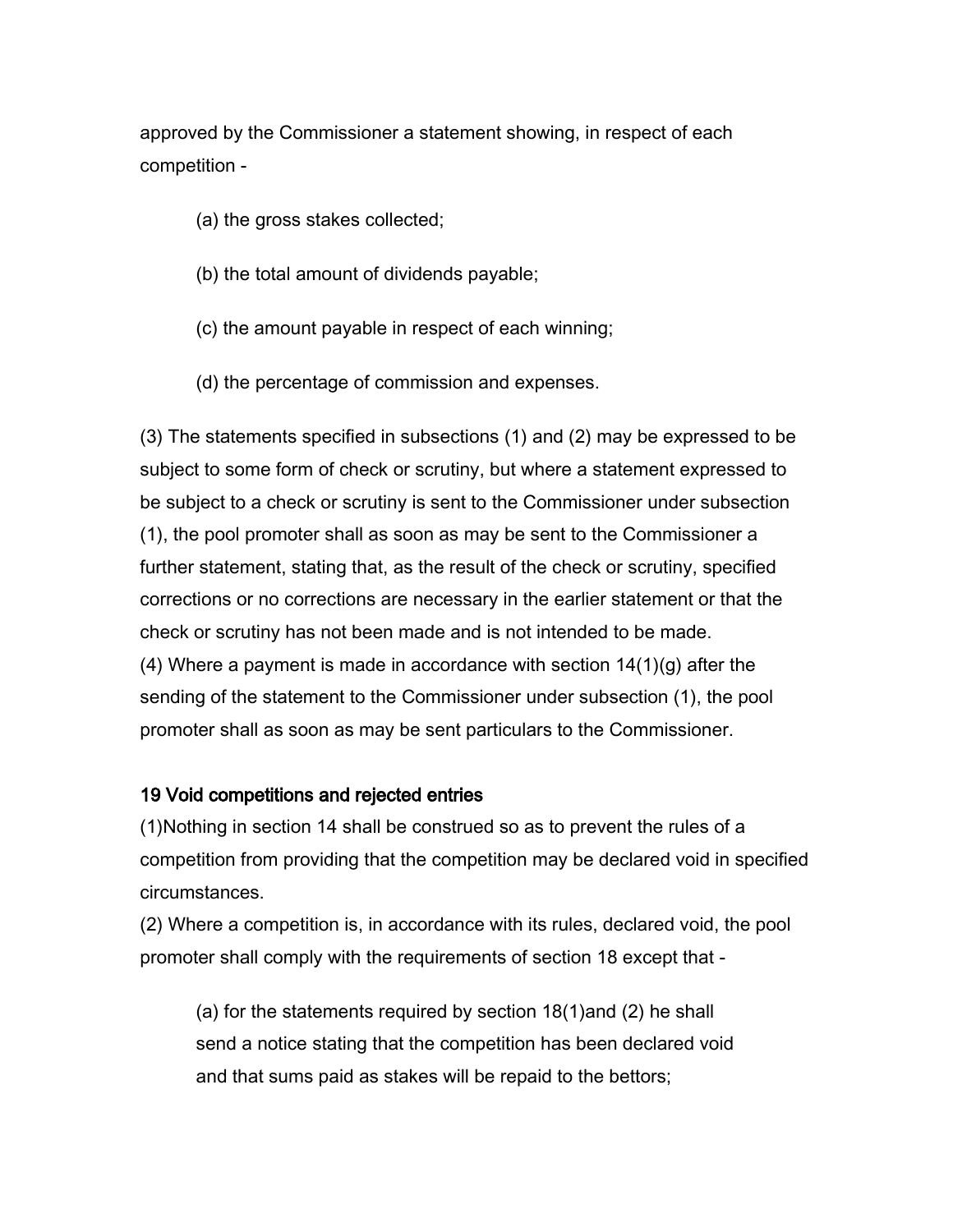(b) the competition shall be left out of account in computing the percentage of commission and expenses to be included in announcements of the results of, or to be sent to competitors, in, other competitions, depending on the same events or other events taking place on the same day.

(3) References to stakes in, or in respect of entries in, any competition do not include references to stakes in respect of rejected entries.

### 20 Pool betting duty

(1) (a) Every pool promoter shall pay a duty equal to 10 per cent of the stake money paid in respect of bets made with him by way of pool betting.

(b) The surcharge imposed by the Finance Act 1980 and the Finance Act 1981 shall not apply to the duty under subsection (1).

(2) (a) Every agent of a foreign pool promoter shall, in respect of each foreign pool promoter for whom he acts, pay a duty of 10 per cent which shall be computed by reference to the amount of stake money collected by him in respect of bets made by way of pool betting.

(b) Any agent of a foreign pool promoter or any collector may recover the duty leviable under paragraph (a), from the person from whom the stake money is collected.

(3) The duty levied under this section shall be paid to the Commissioner at such time and in such manner as the Commissioner may direct.

(4) Where a pool promoter or an agent of a foreign pool promoter fails to pay the duty in accordance with this section, he shall be liable to pay, in addition to the duty, a penalty of -

> a. 10 per cent of the duty for the first month or part of the month during which the duty remains unpaid; and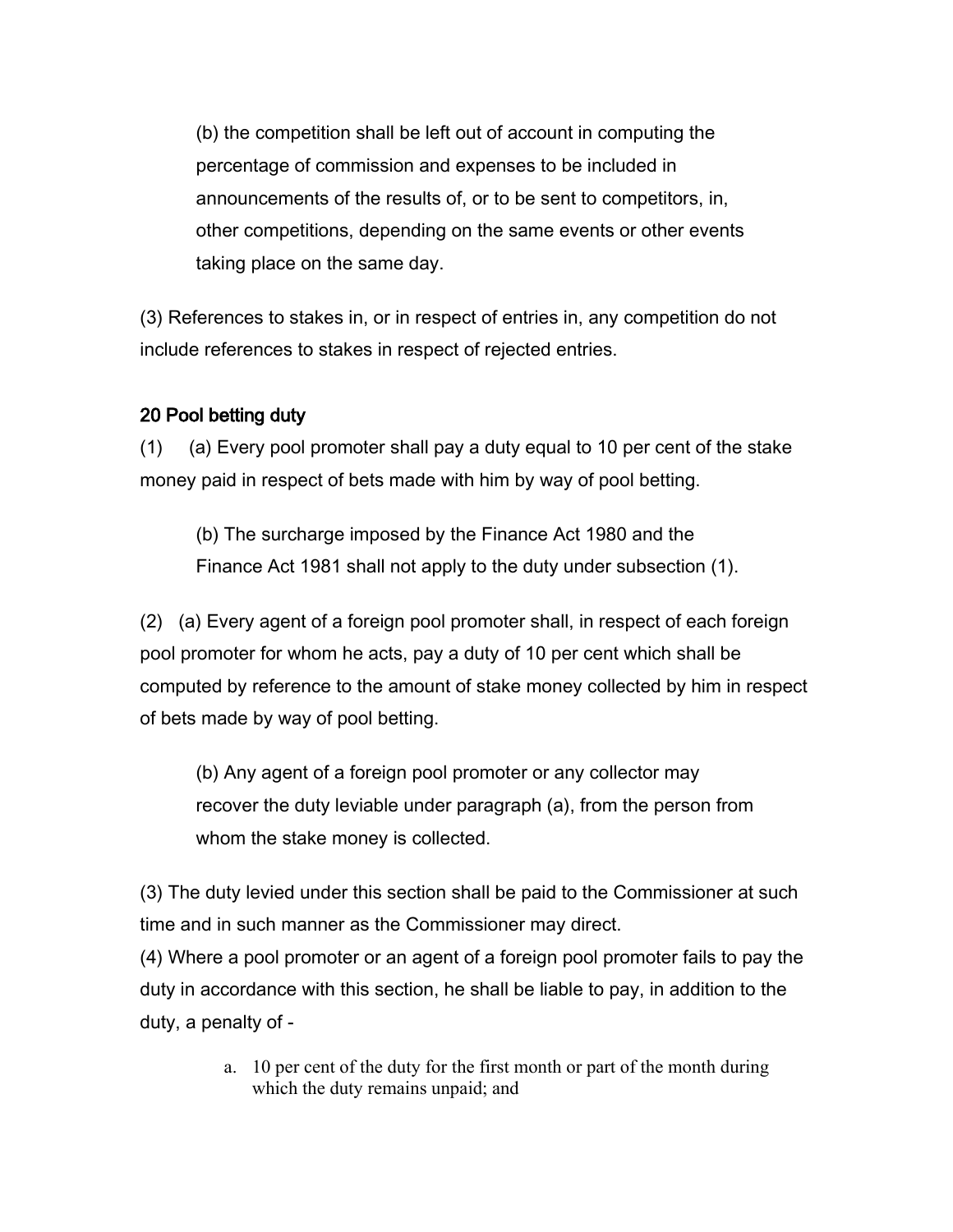b. 2 per cent of the duty excluding the penalty for each subsequent month or part of the month during which the duty remains unpaid.

up to a maximum of 100 per cent of the duty, as the case may be.

### 21 Directions of Commissioner

(1) The Board or Commissioner may give to a person licensed under this Part such directions as he thinks fit in relation to the conduct of his business and the licensee shall comply with such directions.

(2) Any directions under subsection (1) may be given either generally by notice published in the *Gazette* or to any particular person by letter sent by post.

## 22 Limitation of bets by way of pool betting

(1) No person shall conduct, promote, or organise any bets by way of pool betting other than on the sporting or other events approved by the Board. (2) No pool betting shall be conducted, promoted or organised by any person more than once a week on any sporting or other event taking place outside Mauritius as approved by the Board.

(3) No bets other than bets by way of pool betting shall be conducted, promoted or organised on any sporting or other event taking place outside Mauritius as approved by the Board.

## 23 Repealed.

## 24 Auditors to report contraventions

Where a qualified auditor employed by a pool promoter has cause to believe that any provision of this Act is being contravened in relation to any competition organised by that pool promoter he shall report the matter to the Commissioner.

## PART IV – SWEEPSTAKES

## 25 Licensing

No person shall organise sweepstake unless he is the holder of the appropriate licence.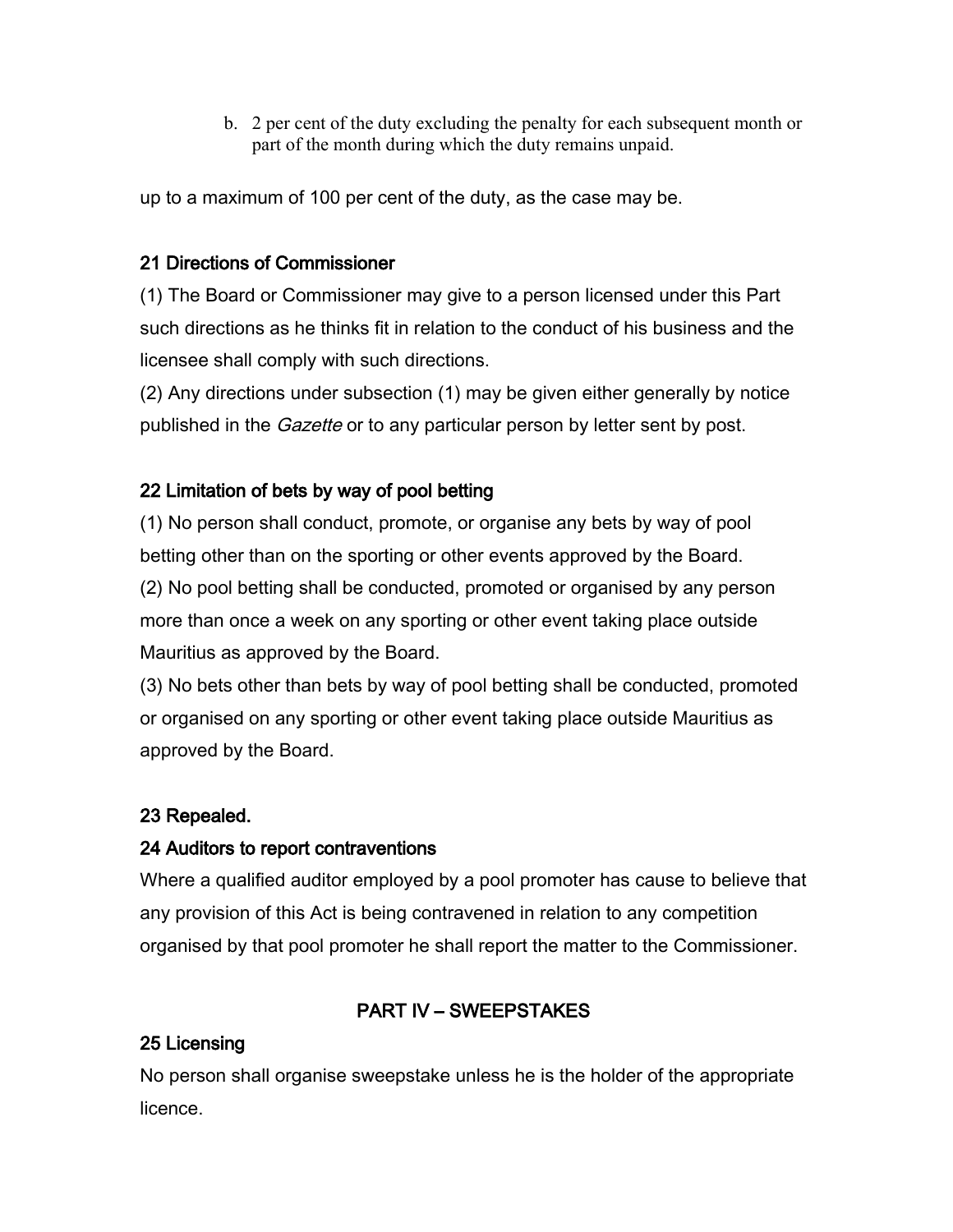### 26 Place of business

A licence under this Part shall authorise the holder to carry on his business at one place only.

### 27 Period of licence

A licence under this Part shall be issued for the period extending from -

- (a) 1 January to 15 August,
- (b) 16 August to 31 December

### **28. Repealed**

### 29.Levy of duty on sweepstakes

(1) There shall be levied on every sweepstake the duty specified in the Eighth Schedule.

(2) The duty levied under this section shall be paid to the Commissioner at such time and in such manner as the Commissioner may direct.

(3) Where a sweepstake organiser fails to pay the duty in accordance with subsection (1), he shall be liable to pay, in addition to the duty, a penalty of

(a) 10 per cent of the duty for the first month or part of the month during which the duty remains unpaid; and

(b) 2 per cent of the duty excluding the penalty for each subsequent month or part of the month during which the duty remains unpaid,

up to a maximum of 100 per cent of the duty

## 29A Repealed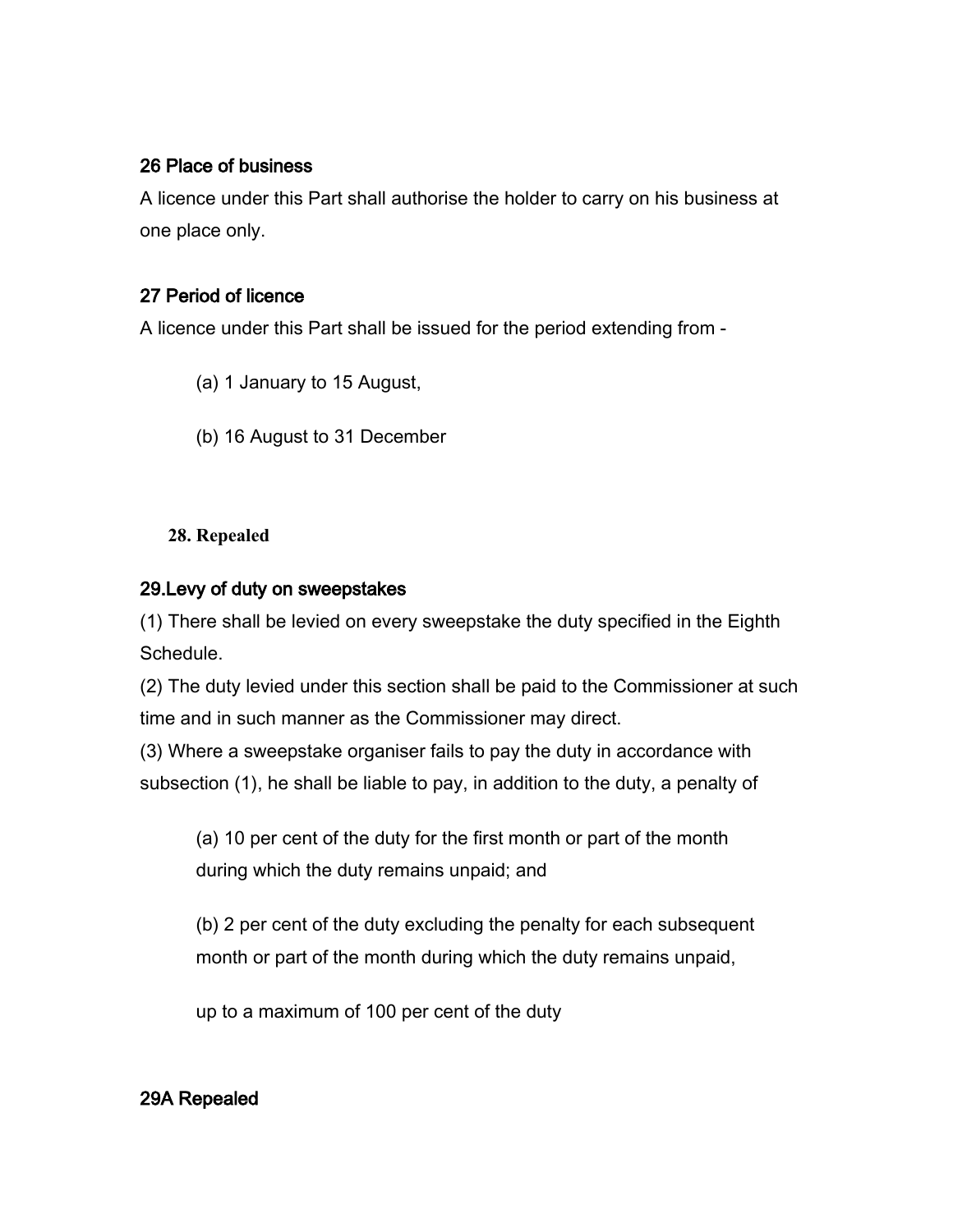### 30 Repealed

### 30A Disposal of unclaimed amounts

Where, after the expiry of 6 months from the date of the publication of the results of a sweepstake, any prize has not been claimed by the winner, it shall, after deduction of the amount of duty leviable under section 29 (1) forthwith be paid by the sweepstakes organiser to the National Solidarity Fund set up under the Finance and Audit (National Solidarity Fund) Regulations 1984.

### PART IV A – Repealed

### PART V - LOTTERIES

### 31 Licensing of lotteries

(1) Subject to subsection (2), no person shall organise a lottery unless-

(a)he holds the appropriate licence;

(b) he pays to the Commissioner the fee specified in the Fifth Schedule;

(c) he pays to the Commissioner a deposit of 10,000 rupees or such other amount as may be prescribed, or furnishes to him a security equivalent to the amount of the deposit by means of a bank guarantee;

(d) the purposes for which the lottery is organised have been approved by the Board.

(2) (a) Subject to paragraph (b), subsection (1) shall not apply to a lottery organised for a charitable, benevolent, religious or educational purpose.

(b) A lottery under paragraph (a) shall not be organised unless it has been approved by the Commissioner of Police.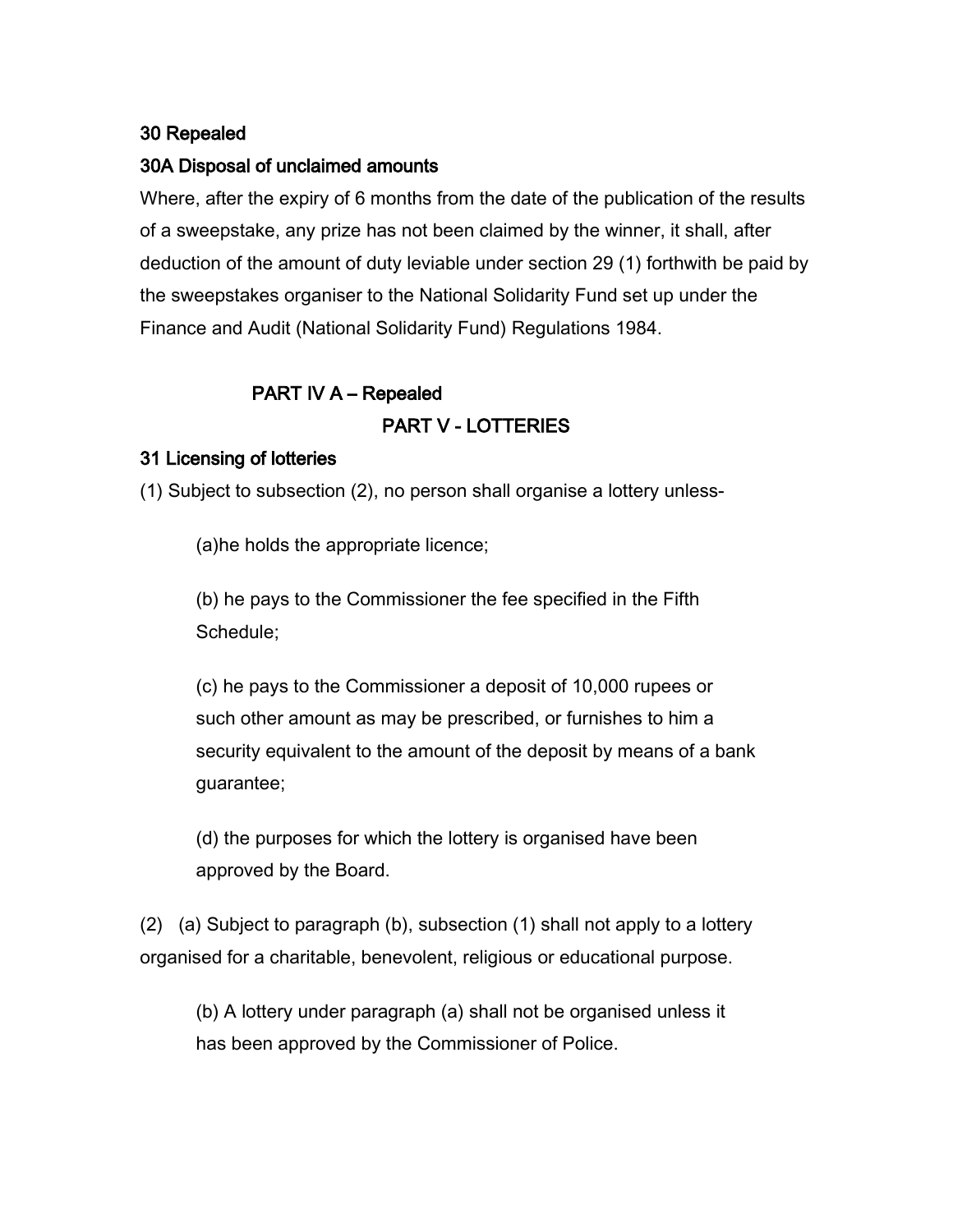(3) The Minister may exempt any person licensed under this Part from any other provision of this Act applicable to him.

### 31A Disposal of unclaimed prizes

Where, after the expiry of 6 months from the date of the publication of the results of a lottery organised under section 31(1), any prize has not been claimed by the winner, the licensee shall forthwith pay to the National Solidarity Fund - (a) where the prize is a money prize, the amount of the prize; or (b) where the prize is not a money prize, the market value of the prize on which the licence fee was paid in accordance with section 31.

### 32 Government lotteries

(1) The Minister may, either directly or through a Committee, organise lotteries for such purposes as he may approve.

(2) Where a lottery is organised under subsection (1), the Minister may determine the percentage of the amount collected after deduction of expenses incurred in the organisation of the lottery that shall be distributed by way of prizes.

(3) Any balance remaining from the amount collected after deduction of the expenses incurred in the organisation of a lottery and the payment of prize money shall be paid into the Consolidated Fund.

## PART VI - LICENSING AND ADMINISTRATIVE PROVISIONS

## 33 Application for and issue of licences

(1) Every application for a licence shall be in writing addressed to the licensing authority.

(2) On receipt of an application for a licence the licensing authority may require the applicant to furnish such information as it thinks necessary.

(3) Subject to section 72, the licensing authority may, in its discretion, issue or refuse to issue a licence.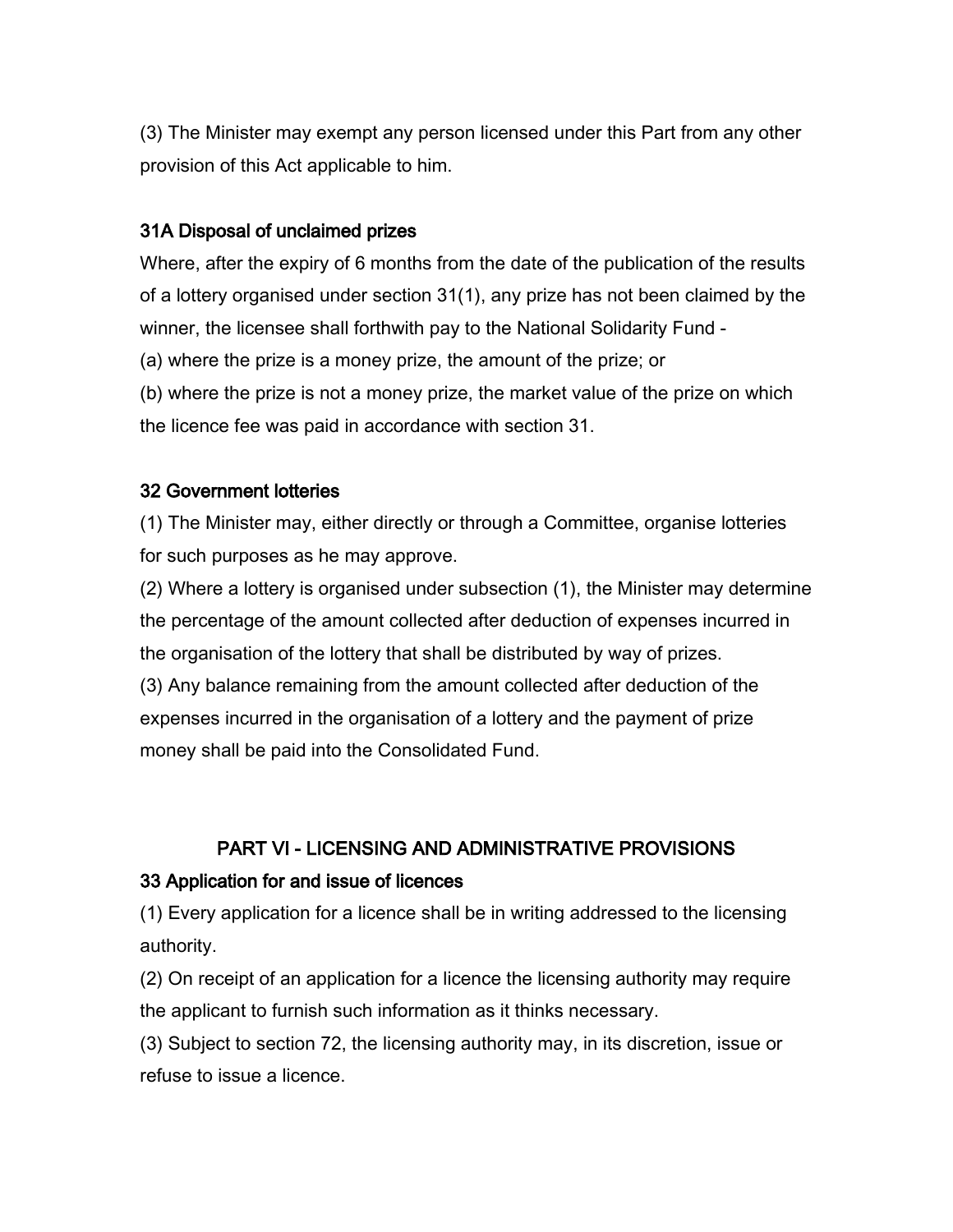(4) A licence issued under this Act shall at all times be subject to such terms and conditions as the licensing authority may impose whether at the time of issue or renewal of the licence or during its currency.

(5) No licence shall be issued unless -

(a) the deposit required in respect of the particular licence has been made with the Commissioner; and

(b) the appropriate licence fee specified in the Fourth Schedule has been paid to the Commissioner.

### 34 Restriction on the grant of licences

No licence shall be issued to a person -

(a) who is under the age of 21;

(b) who has, within the 10 years preceding the date of application, been convicted of any offence involving fraud or dishonesty, or is a corporate of which any director, manager or officer has been so convicted; or

(c) who was prior to the date of application, the holder of a licence which has been revoked.

#### 35 Repealed

#### 36 Refusal to renew and revocation of licences

(1) The licensing authority may revoke or refuse to renew a licence if -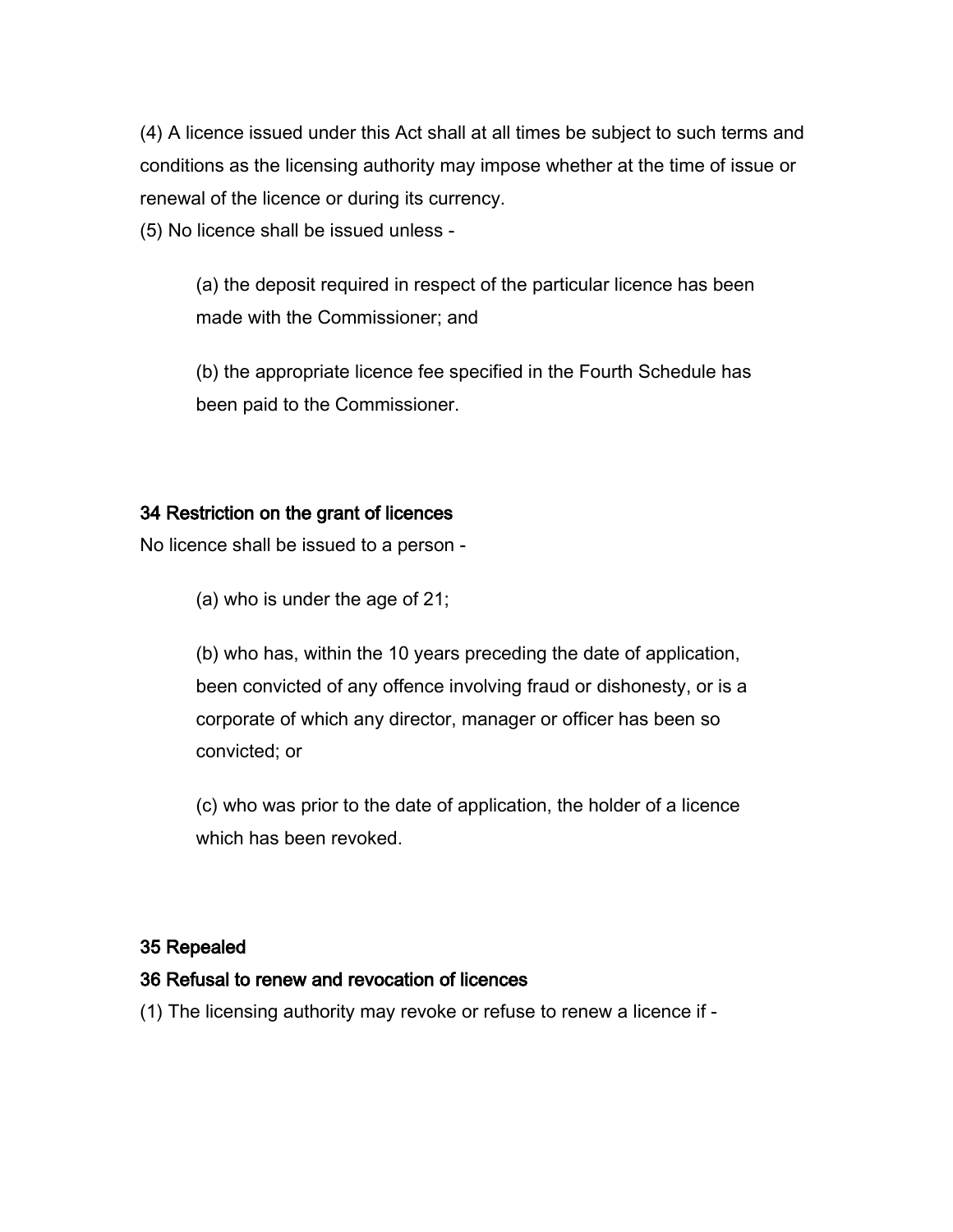(a) any information given to it by the licensee for the purpose of obtaining the issue of the licence was, at the time the information was given, false in any material particular;

(b) the licensee has, without lawful excuse, failed to -

(i) comply with a requirement of this Act,a condition of the licence held by him or a direction of the Commissioner;

(ii) pay any tax or duty levied in accordance with this Act;

(c) the licensee is convicted of an offence under this Act;

(d) the licensee is convicted of permitting drunkenness or violent, riotous or disorderly conduct on premises to which the licence relates;

(e) the licensee is convicted of an offence involving fraud or dishonesty;

(f) the licensee ceases to occupy or manage the premises to which the licence relates;

(g) the licensee ceases to carry on business in accordance with this Act;

(h) the deposit made or the security furnished under this Act has been applied for the purposes of section 40A(2);

(i) the premises to which the licence relates cease, in the opinion of the Commissioner of Police, to be suitable for the purposes for which they were licensed;

(j) the Minister so directs in the public interest.

(2) Where the licensing authority has reasonable grounds to suspect that any licensee has transferred, assigned or sublet a licence or is only nominally the true licensee, the authority may revoke or refuse to renew the licence.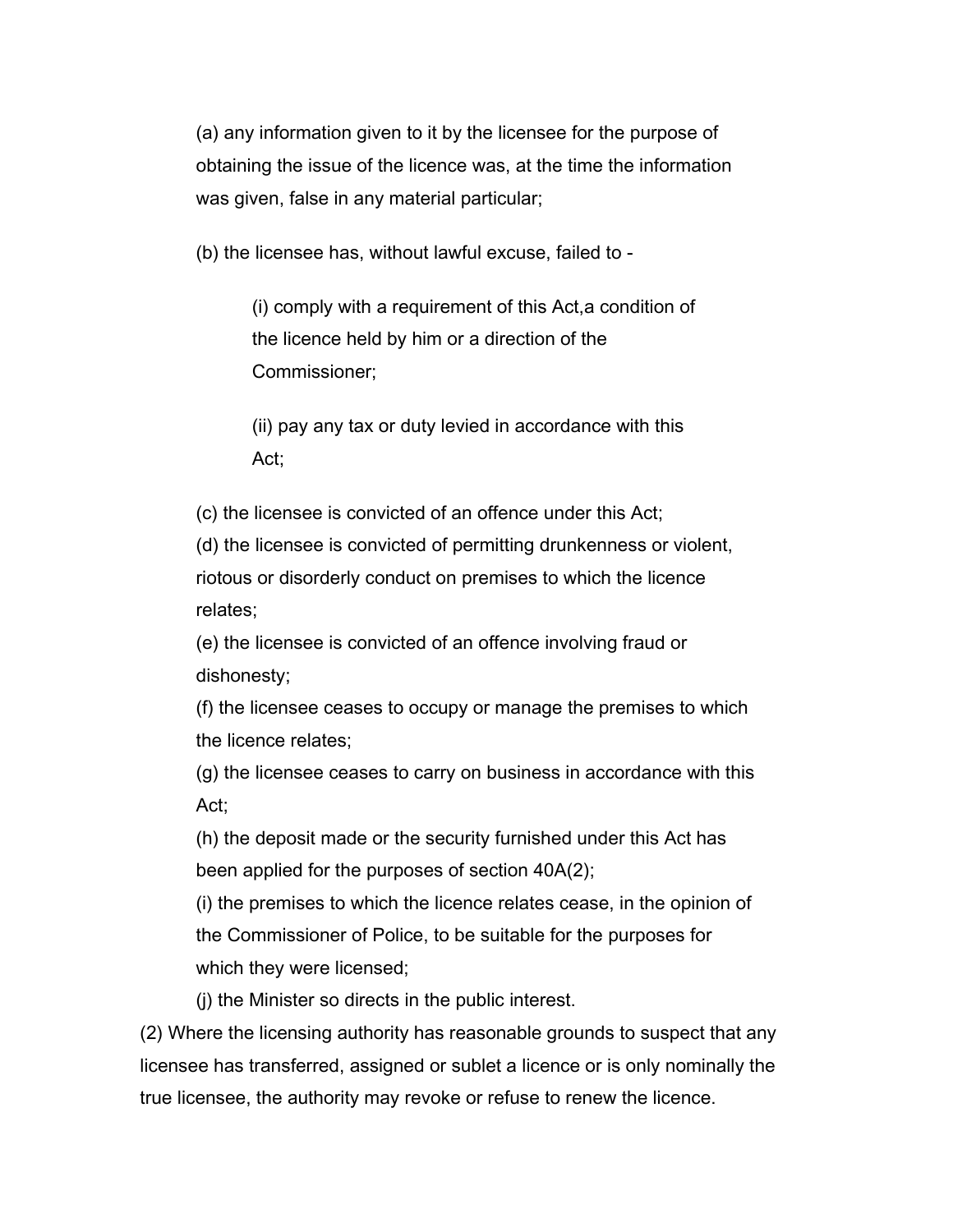(3) Where the licensing authority revokes a licence, no refund shall be made or compensation paid in respect of the unexpired portion of the licence.

#### 37 Death, bankruptcy or insanity of licensee

Where a licensee dies or becomes bankrupt or insane, his widow, heir, or representative, as the case may be, may, with the consent of the licensing authority, carry on his business for the unexpired portion of the licence, either personally or by an agent approved by the licensing authority, and that person shall comply with this Act.

#### 38 Repealed

### 39 Audited Accounts

Every licensee, other than a collector, shall submit to the Commissioner his audited accounts not later than 6 months after the date of closing of the accounts.

### 39 A Power to access computers and other electronic devices

(1)For the purposes of ascertaining any duty or tax payable by a licensee under this Act, the Commissioner may, at any reasonable time –

(a) have access to  $-$ 

(i) any computer, computer software, whether installed in the computer or otherwise, or any other device, used in connection with any document which the person is required to produce for the purpose of ascertaining his liability to pay any duty or tax under this Act;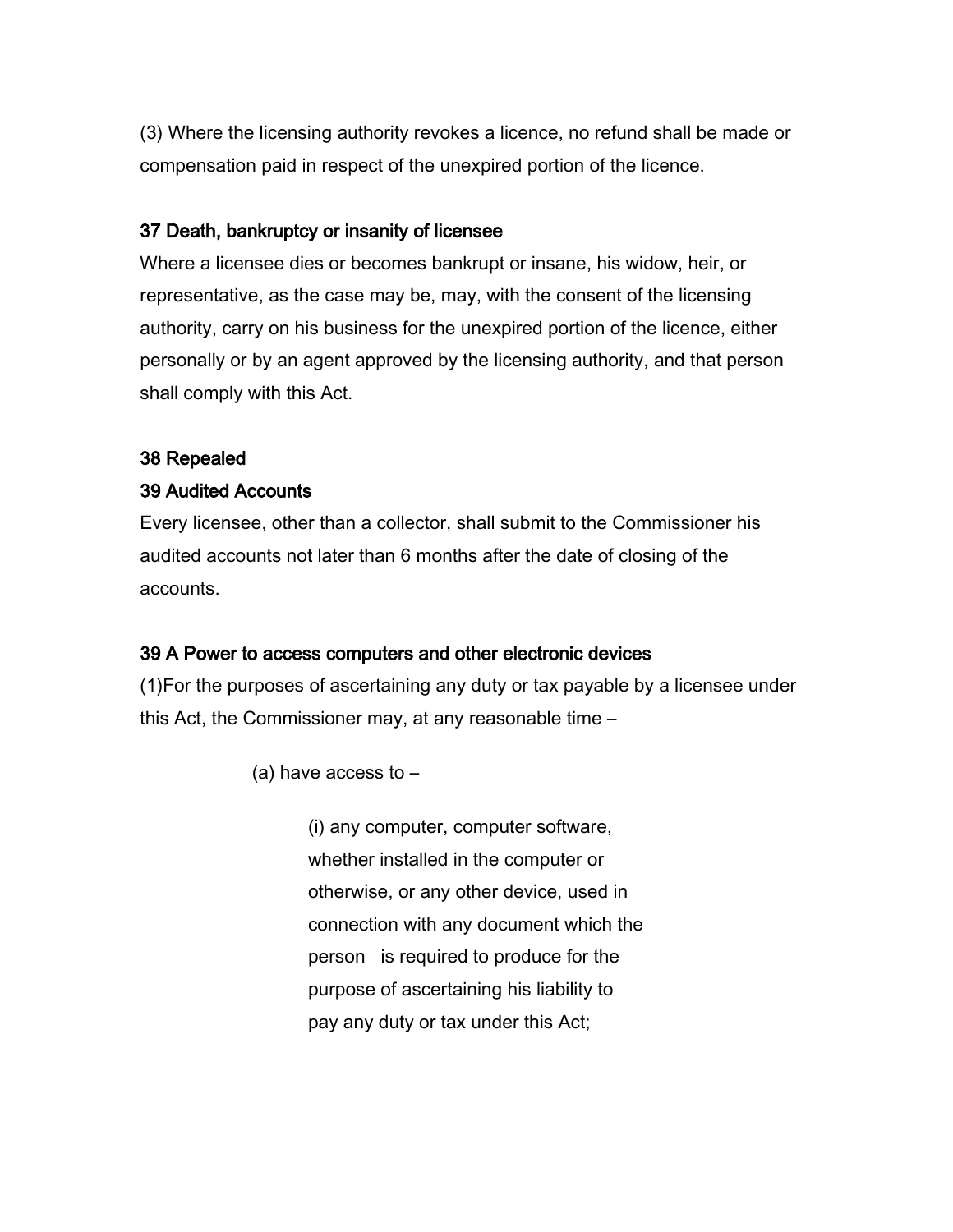(ii) any information, code or technology which has the capabilitycity of retransforming or unscrambling encryted data contained in or available to such computers or devices into readable and comprehensive format or text;

(b) inspect and check the operation of any such computer or other device and make extracts of any computer software, computer output or such other document used in connection therewith;

(c) require any person by whom or on whose behalf the computer or other electronic device is operated, or any person concerned with the operation of the equipment, to give such assistance as is necessary for the purposes of this section; and

(c) require any person in possession of decryption information to grant him access to such decryption information necessary to decrypt data required for the purposes of this section.

#### 40 Keeping of books and records

Every licensee shall -

(a) keep proper books, records and accounts in relation to the business for which he is licensed;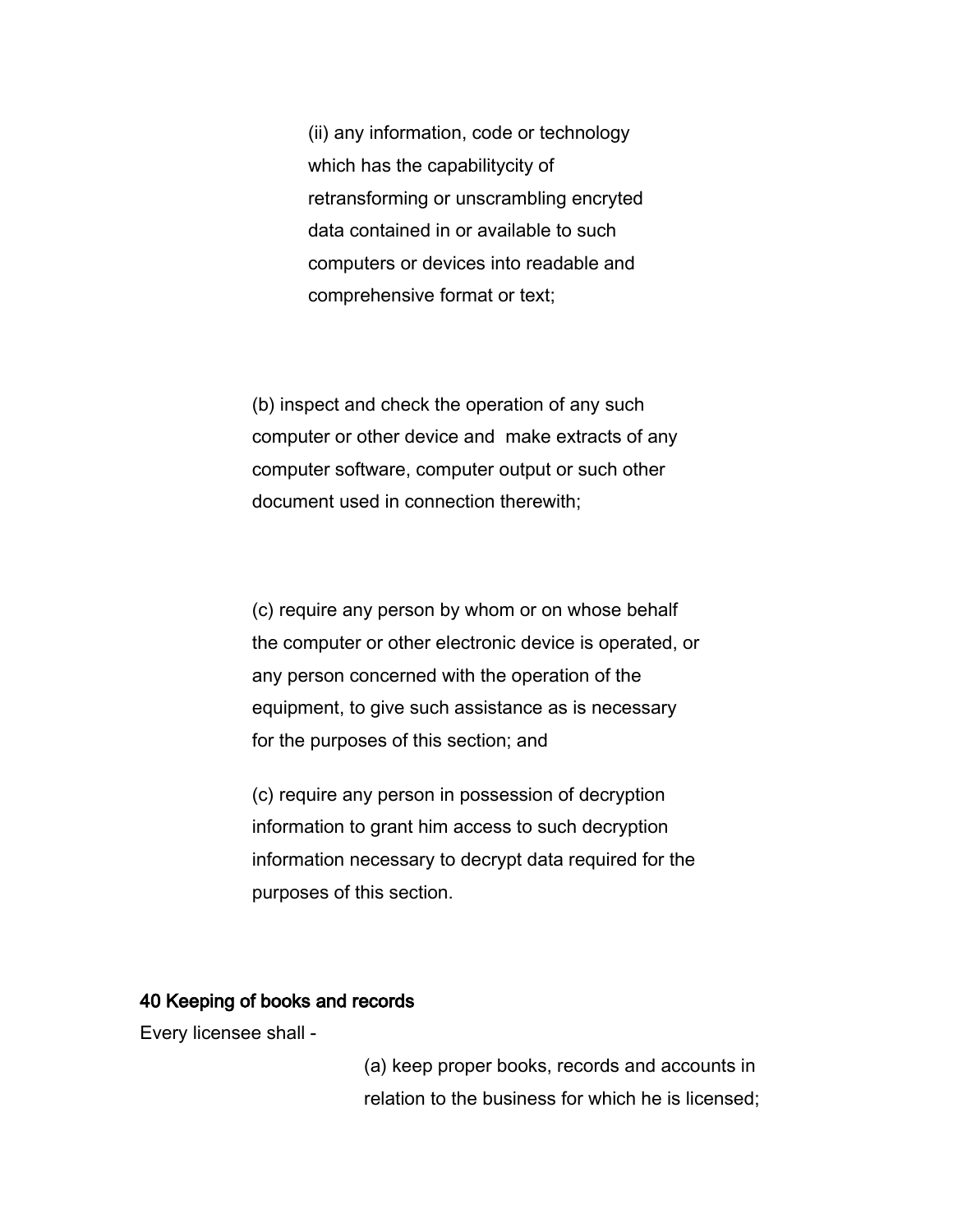(b) keep such other documents in relation to his business as the Commissioner may direct; (c) subject to any other enactment, preserve the books, records accounts and documents required to be kept under paragraph (a) or (b) for a period of at least 5 years after the completion of the transaction to which it relates.

(d) where required to do so by the Commissioner or any officer, produce, at such time and place as may be specified by the Commissioner or officer, his licence and any books, records, accounts or documents relating to his business.

(e) permit any officer to enter any premises used for the purpose of his business and to inspect and take copies of any books, records and accounts and any documents in his possession or power or on any premises used for the purposes of his business, being books, records, accounts, or documents which relate or appear to relate to the business; or (f) make such returns or give such information relating to his business to such persons and at such time as the Commissioner may specify.

#### 40A Application of deposit or security

(1) Where the Commissioner is satisfied that any security by means of a bank guarantee furnished under section 31 is required for the purposes of the other provisions of this section or of section 71A, he may, by written notice served upon the bank which has issued the bank guarantee, require the bank to pay over to him the amount of the bank guarantee, and the bank shall thereupon pay over the amount to the Commissioner within 7 days of receiving the notice.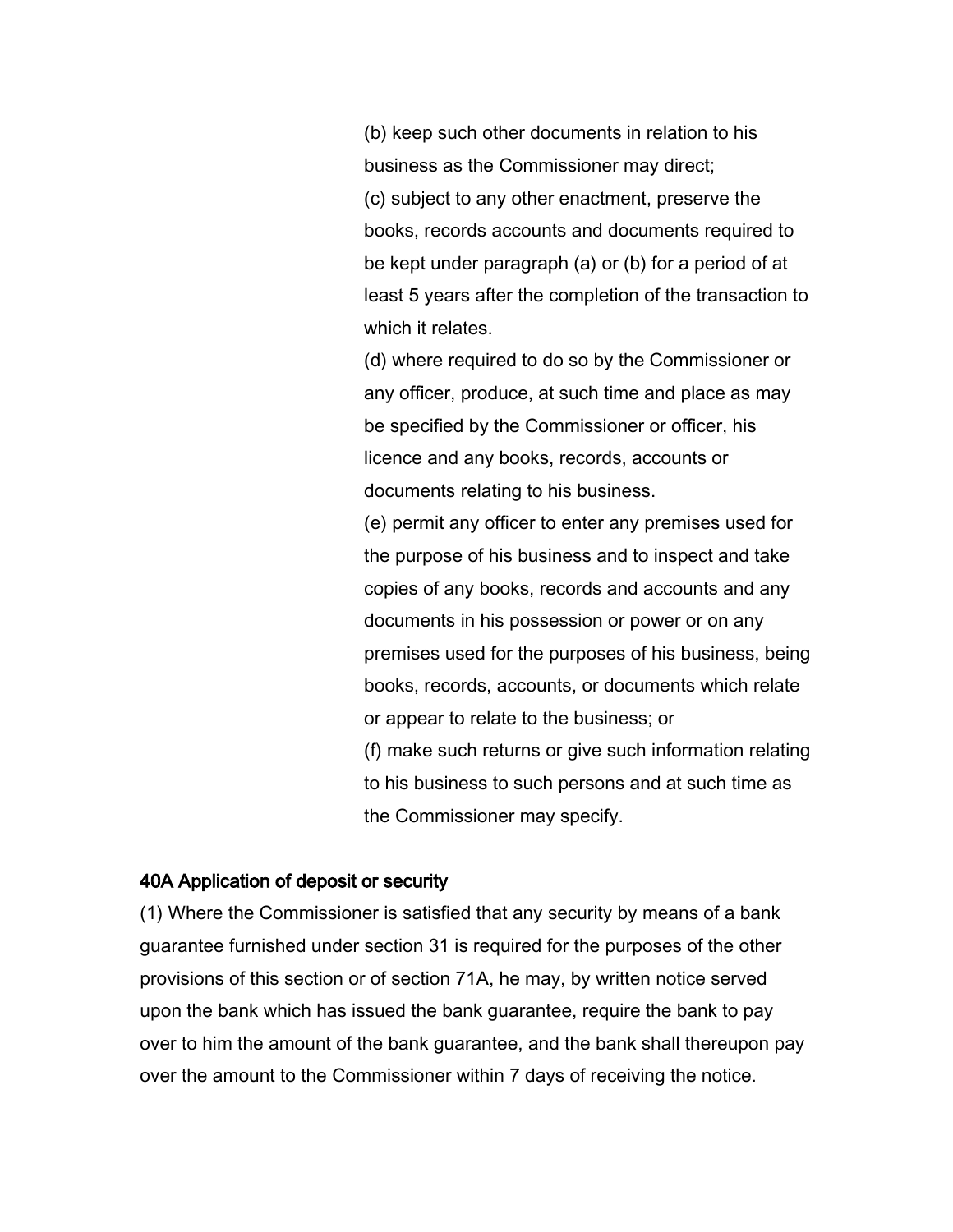(2) Any deposit made under this Act or any security recovered under subsection (1) may be applied by the Commissioner to the payment of any amount which is due by the licensee or his legal representatives -

(a) by virtue of any debt arising out of a matter which relates to the business of the licensee; and

(b) in respect of any tax, licence fee or duty payable to the Government under this Act or any other enactment.

(3) Subject to subsection (4), where the amount of the deposit made under this Act or security recovered under subsection (1) is applied for any of the purposes specified in subsection (2), no claim shall be receivable in respect of any sum paid by the Commissioner to any person.

(4) Subsection (3) shall not prejudice any right, of the licensee to recover from any person any sum paid out to that person by the Commissioner under subsection (2).

#### 40 B Commissioner may make assessments

(1) Where the Commissioner is of the opinion that a licensee has not paid any duty or tax under section 20 or 29 by reason of -

(a) his failure or delay to submit a statement or return;

(b) the incorrectness or inadequacy of his statement or return;

(c) his failure to keep proper books, records, accounts or documents;

(d) the incorrectness or inadequacy of books, records, accounts or documents;

(e) any other cause,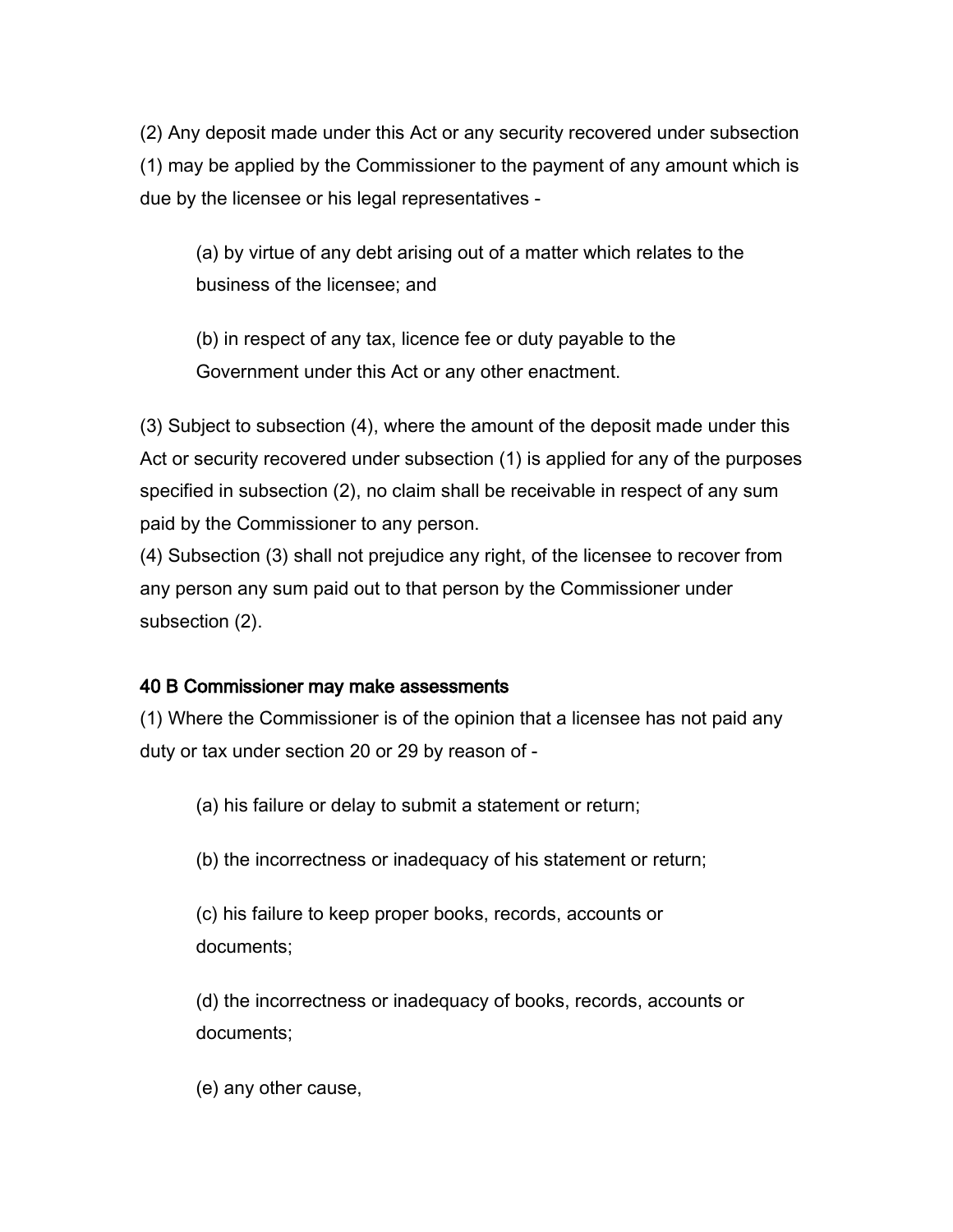he may, on such information as is available to him, make an assessment of the duty and tax due and payable by the licensee and give to the licensee written notice of the assessment.

(2) (a) Where the Commissioner has given written notice to any person of an assessment under subsection (1), the licensee shall pay the duty or tax within 28 days of the date of the notice of assessment.

(b) Subject to paragraph (c), an assessment under subsection (1) shall not be made after 5 years immediately following the last day of the period in which the liability to pay duty or tax arose.

(c) Paragraph (b) shall not apply in case of wilful neglect, evasion or fraud.

(3) Any person who is aggrieved by an assessment under subsection (1) may lodge written representations with the Secretary, Assessment Review Committee, in accordance with section 8E of the Unified Revenue Act 1983".

### 40C Repealed

## PART VII-RECOVERY OF DUTY AND TAXES

### 41.Recovery of duty and taxes by attachment

The Commissioner may, without prejudice to any other action which he may take, enforce payment of any duty and taxes payable under this Act by attachment in the same manner as is provided for in the Attachment (Rates and Taxes) Act.

### 42. Recovery by distress and sale

(1) The Commissioner may issue a warrant in the form set out in the Third Schedule to the Value Added Tax Regulations 1998, subject to such modifications and adaptations as may be necessary, to an usher of the Supreme Court to recover duty and taxes payable under this Act by distress and sale of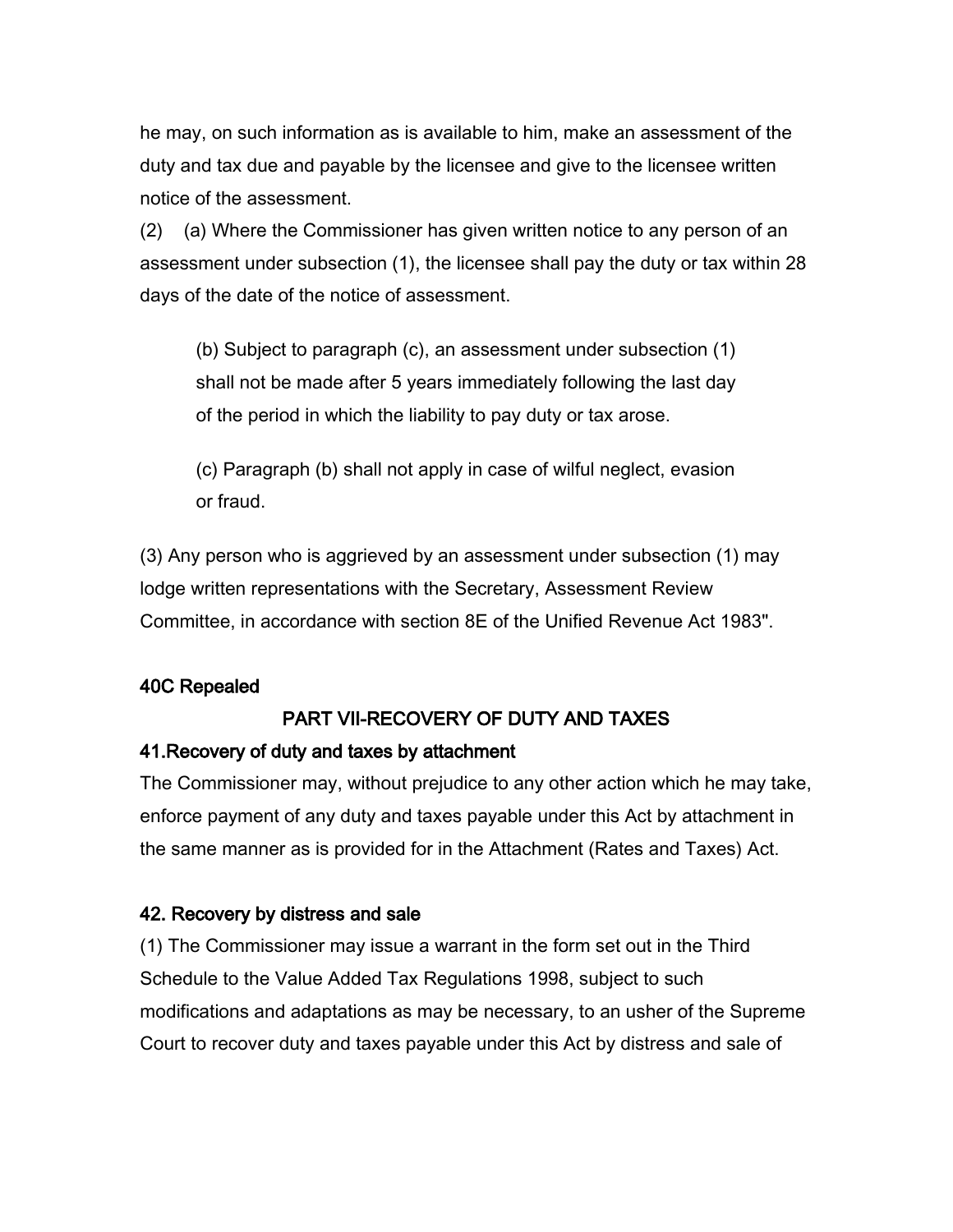goods, chattels and effects belonging to the person by whom the duty and taxes are payable.

(2) Three days' notice of such sale shall be given in the *Gazette*.

#### 43 Inscribed privilege

(1) The Government shall have, in respect of any duty and taxes payable under this Act and so long as the duty and taxes are not paid in full or the liability is not discharged, a privilege on all immovable properties belonging to the person by whom the duty and taxes are payable.

(2) Where the Commissioner thinks it necessary for securing the recovery of any duty and taxes payable under this Act to inscribe the privilege provided for under subsection (1), he shall deposit with the Conservator of Mortgages 2 identical memoranda in the form set out in the Fourth schedule to the Value Added Tax Regulations 1998, subject to such modifications and adaptations as may be necessary, and shall forthwith notify the person by whom the duty and taxes are payable, of the deposit of the memoranda.

(3) The Conservator of Mortgages shall, upon deposit of the memoranda, inscribe the privilege generally on all immovable properties belonging, or which may subsequently belong, to the person by whom the duty and taxes are payable, and shall return one of the memoranda to the Commissioner with a statement written or stamped on it to the effect that the privilege has duly been inscribed.

(4) Where a privilege is inscribed under this section, it shall take effect from the date of the inscription.

(5) Where any duty and taxes in respect of which an inscription has been taken under this section are paid in full or the liability is discharged, the Commissioner shall forthwith send to the conservator of mortgages a request in the form set out in the Fifth Schedule to the Value Added Tax Regulations 1998, subject to such modifications and adaptations as may be necessary, to erase the inscription. (6) The inscription of a privilege under this section shall be erased by the Conservator of Mortgages at the request of the Commissioner.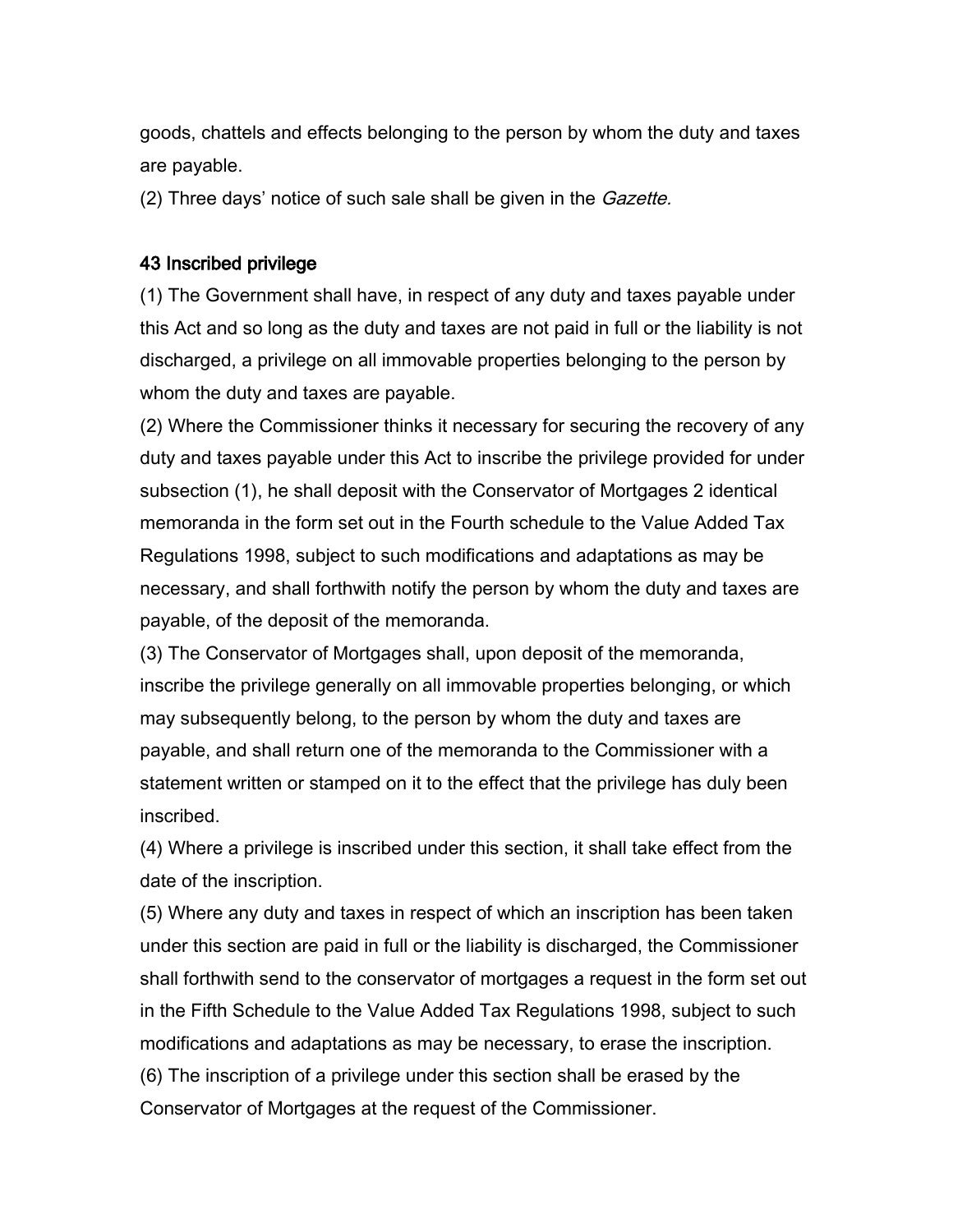(7) Any inscription or erasure of inscription which is required to be taken or made under this section shall be free from stamp duty under the Stamp Duty Act 1990 or registration dues leviable under the Registration Duty Act or any other costs.

### 44 Uninscribed privilege

(1) Notwithstanding section 43, but subject to subsection (2), the privilege for the recovery of duty and taxes under Articles 2148 and 2152 of the Code Civil Mauricien shall operate on account of duty and taxes payable under this Act independently of and without the necessity for inscription, upon -

- a. personal property wherever found;
- b. the proceeds of the sale of immovable property; and
- c. the crops, fruits, rents and revenues, belonging to the person owing the duty and taxes.

(2) The privilege conferred under subsection (1) shall operate only in respect of duty and taxes payable for a period of 12 months at the discretion of the Commissioner and shall rank immediately after the privilege for judicial costs.

## 45. Contrainte

(1) Where any duty and taxes are payable under this act, the Commissioner may apply to a Judge in Chambers for an order (Contrainte) to issue against the debtor.

(2) Any order issued under subsection (1) shall -

- (a) be served on the debtor; and
- (b) be executory

(3) Any debtor aggrieved by an order issued under subsection (1) may, within 21 days of the service of the order, appeal to the Supreme Court.

(4) No costs shall be awarded against an unsuccessful party except disbursement for –

(a) stamp duty under the Stamp Duty Act 1990;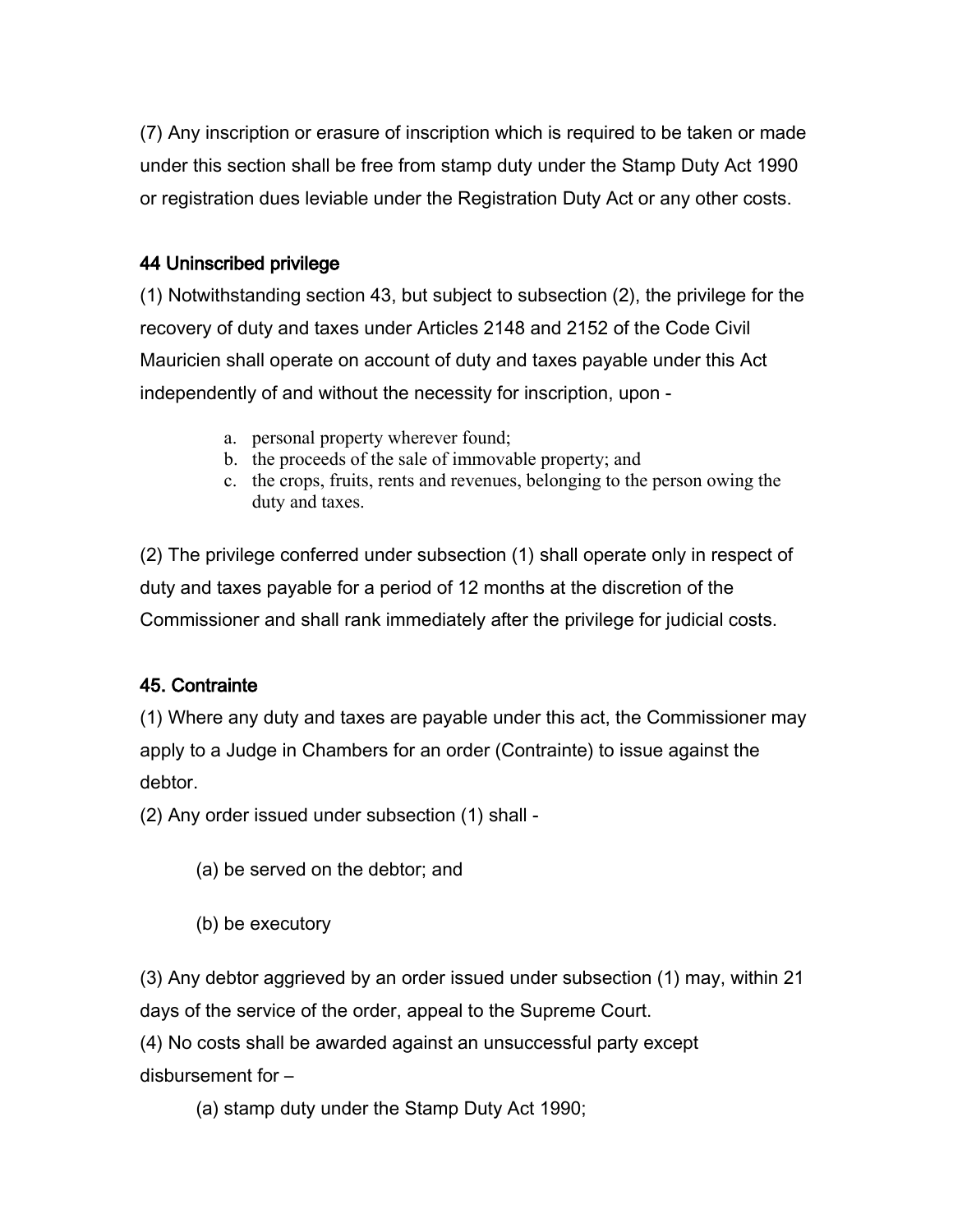- (b) service of the order; and
- (c) execution of the order.

#### 46. No limitation of action for recovery of duty and taxes

No law relating to the limitation of action shall bar or affect any action or remedy for the recovery of duty and taxes payable under this Act.

### 47 – 50 – Repealed

### PART VIII - GAMING CONTROL BOARD

### 51 Gaming Control Board

There is established, for the purposes of this Act, a Gaming Control Board which shall consist of a Chairman and 5 other members.

### 52 Constitution of the Board

- (1) The Chairman of the Board shall be appointed by the Minister.
- (2) The other members of the Board shall be -

(a) a representative of the Minister of External Affairs, Tourism and Emigration;

- (b) a representative of the Attorney-General;
- (c) a representative of the Commissioner of Police;
- (d) 2 other members appointed by the Minister.

(3) The appointed members of the Board shall hold and vacate office on such terms and conditions as the Minister may determine.

(4) No appointed member shall be deemed to hold a public office by virtue of his appointment.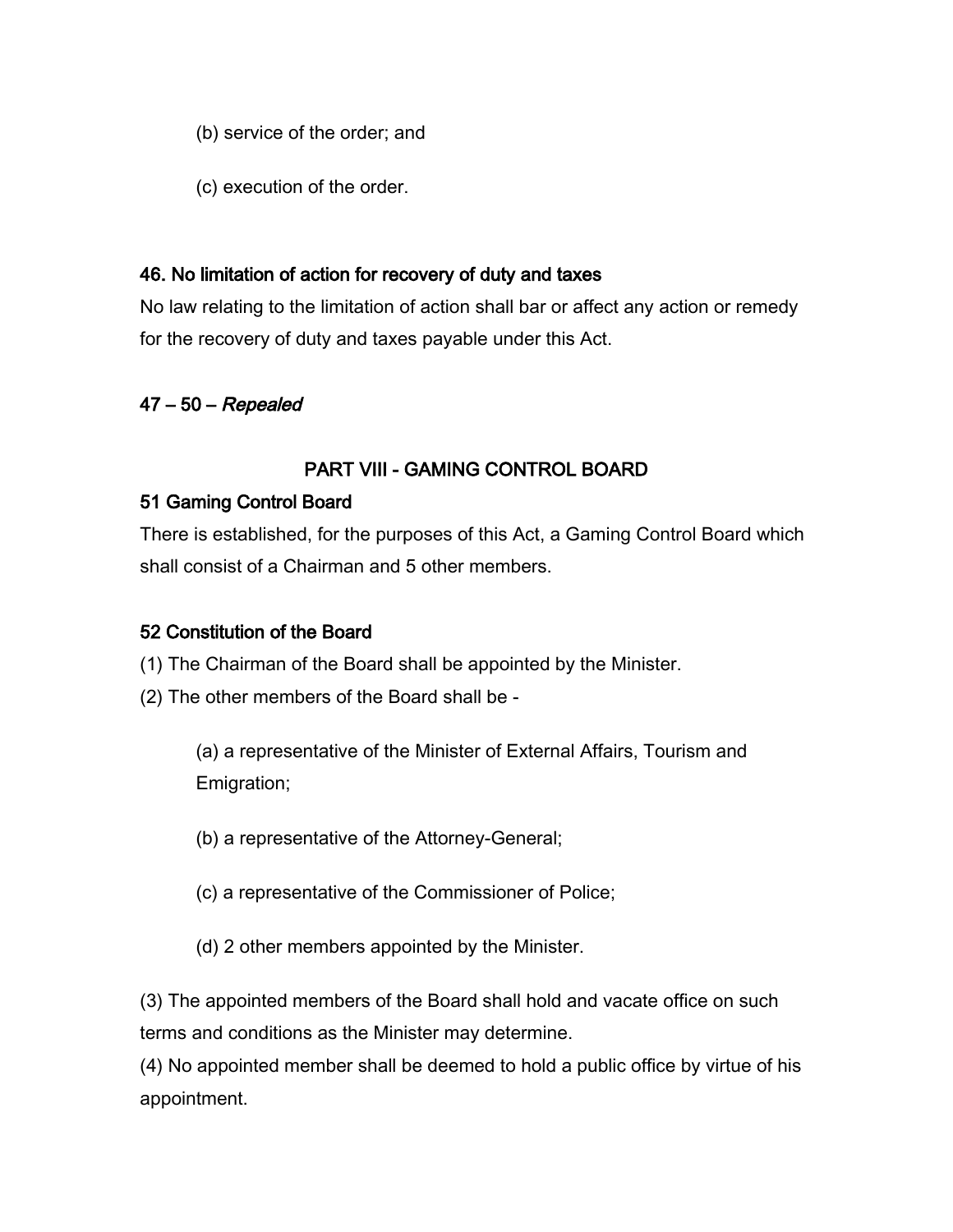### 53 Meetings of the Board

(1) The Chairman shall preside at any meeting of the Board and, in his absence from any meeting, the members shall appoint from among themselves a member to act as Chairman for that meeting.

(2) The quorum of the Board shall be 4.

(3) All acts, matters, or things authorised or required to be done by the Board shall be decided by a simple majority of the votes of members present and voting at that meeting.

(4) At any meeting of the Board each member shall have one vote on the matter in question and in the event of an equality of votes, the Chairman shall have a casting vote.

(5) Subject to the other provisions of this section, the Board shall regulate its proceedings in such manner as it thinks fit.

### 54 Officers of the Board

The Minister may designate such public officers as may be required by the Board to enable it to properly exercise its powers.

## 55 Functions of the Board

The Board shall, subject to such directions as the Minister may give -

(a) authorise the commissioner to issue licences.

(b) specify the rules applicable to, and determine the minimum and maximum stakes in respect of, any gambling and pool betting activities;

(c) specify the rules applicable to lotteries;

(d) supervise the conduct and operation of all gambling, pool betting and lottery activities; and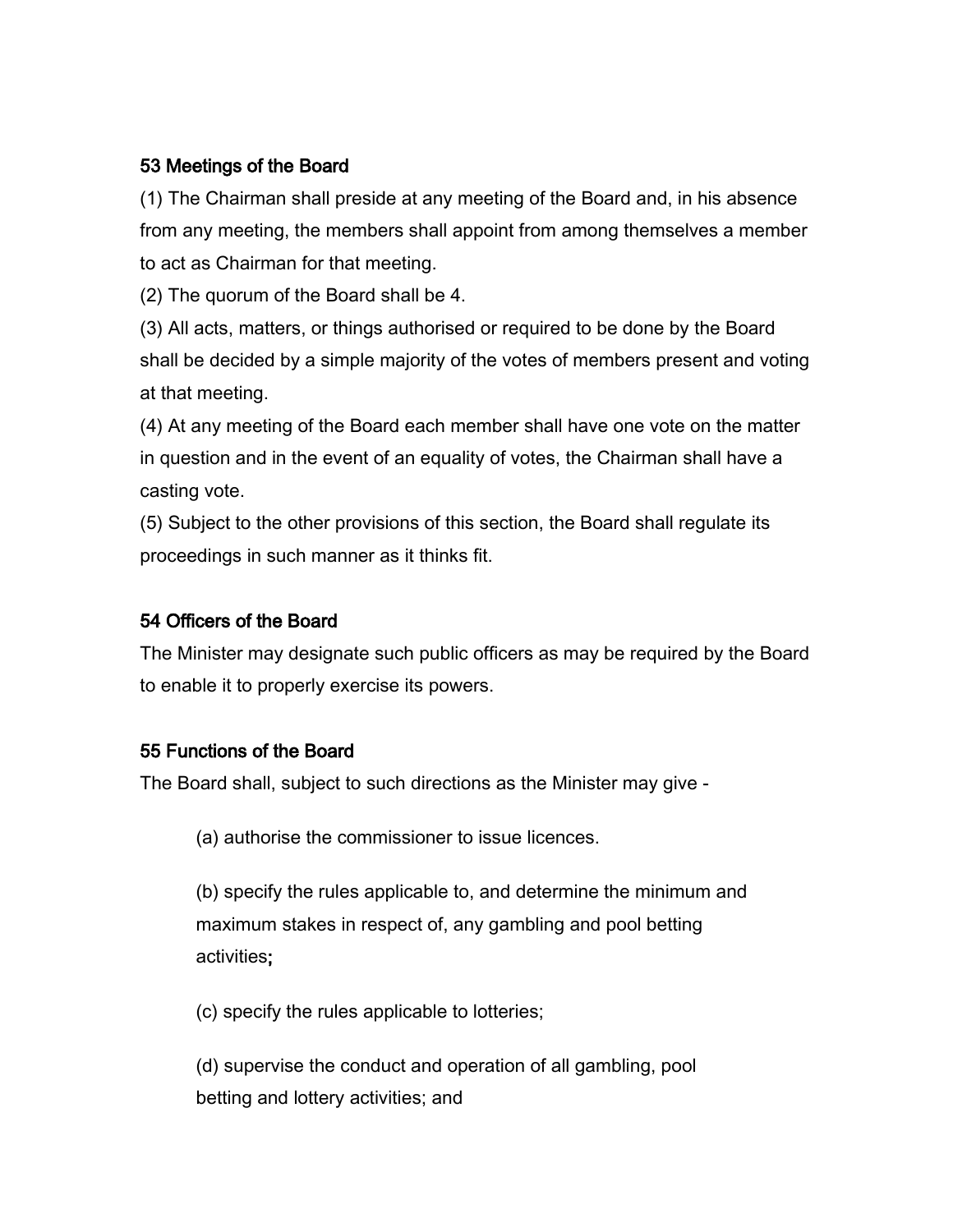(e) generally do such acts and things as may be necessary for the purposes of this Act.

#### 56 Powers of the Board

The Board may -

(a) by any member of the Board, or by any person duly authorised in writing by the Board, enter and inspect any gaming house at such times and in such manner as it thinks fit in order to ascertain whether the terms and conditions of any licence are being complied with;

(b) co-opt temporarily, any person having technical knowledge of matters to be considered by the Board;

(c) inspect any equipment used in connection with any licence.

## PART IX - OFFENCES

#### 57 Non-compliance provisions

Any person who -

(a) contravenes this Act; or

(b) fails to comply with -

(i) any direction given or request made by the Commissioner under this Act;

(ii) any condition of any licence held by him, shall commit an offence and shall, on conviction, be liable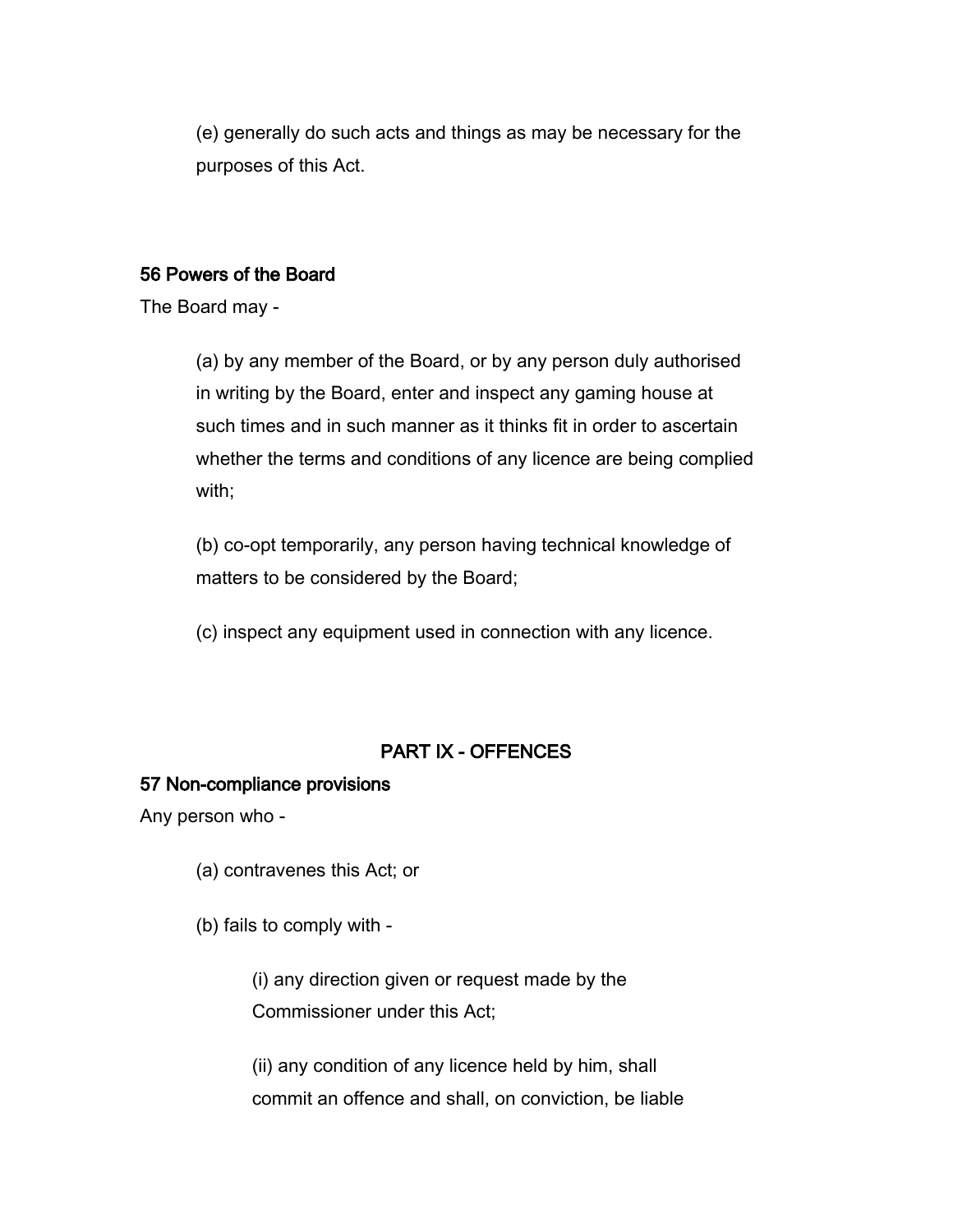to a fine not exceeding 25,000 rupees and to imprisonment for a term not exceeding one year.

#### **58. Prohibition on betting in public places**

(1) Any person frequenting or loitering in a public place for the purposes of betting, agreeing to bet, or paying, receiving or settling bets shall commit an offence.

(2) Any police officer may, without warrant, arrest any person found committing an offence under this section and may seize any money, book or paper or writing found in the offender's possession.

(3) In this section -

(a) "public place" includes any bridge, road, land, footpath, subway, alley or passage,

whether a thoroughfare or not which is for the time being open to the public; and

(b) the doorways and entrances of premises abutting upon any ground adjoining and

open to, a road, shall be treated as forming part of the road.

## 59 Non-payment of duty or tax

Any person who fails to pay any duty or tax payable under this Act shall commit an offence and shall, on conviction, be liable to a fine which shall not be less than double and not more than treble the duty or tax which would have been payable.

## 60 Offences connected with duty or tax

Any person who -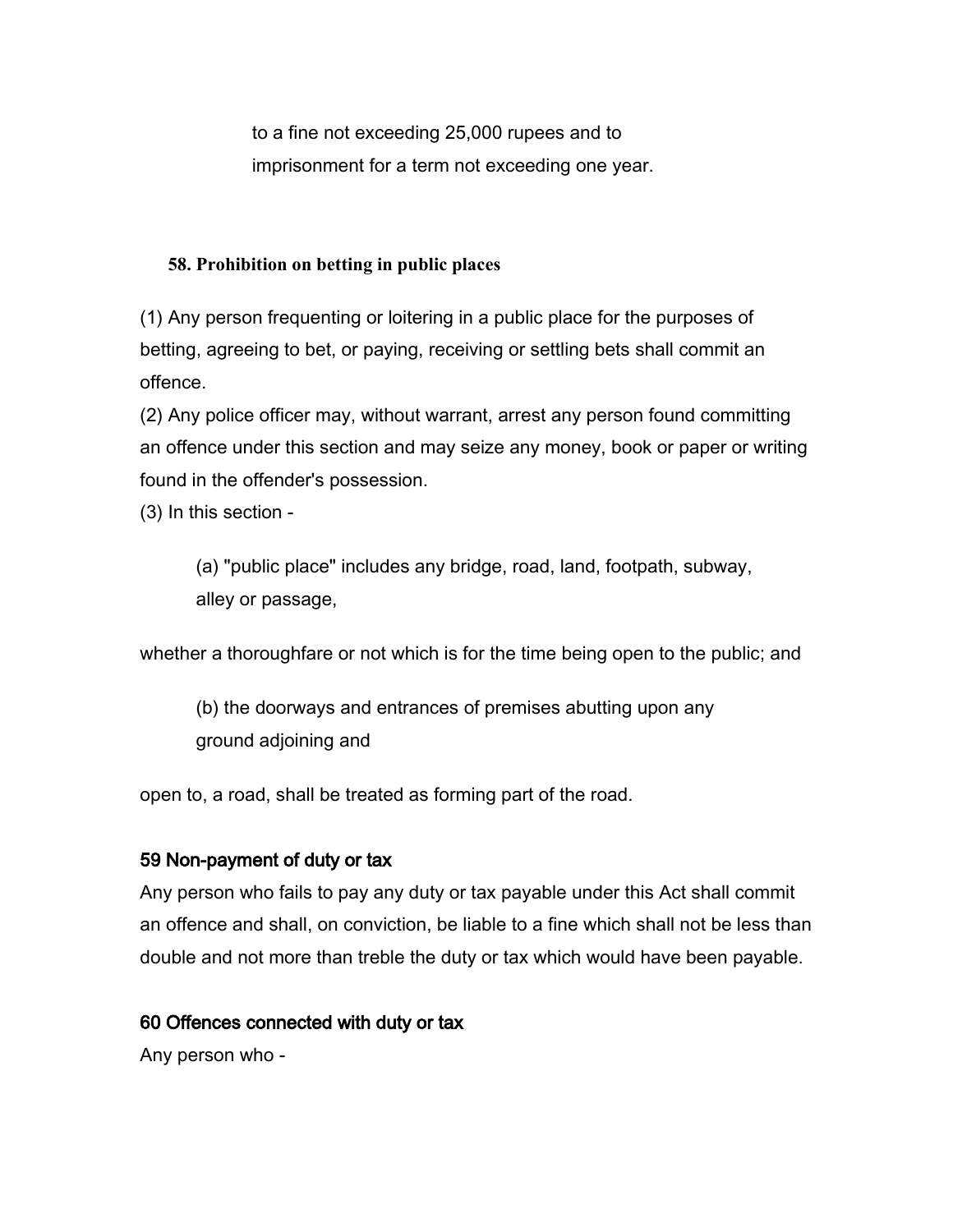(a) in connection with any duty or tax payable under this Act -

(i) makes any statement which he knows or should have known to be false or misleading in any material particular; and

(ii) with intent to deceive, produces or makes use of any book, account, record, return or other document which is false or misleading in any material particular;

(b) is knowingly concerned in, or is taking steps with a view to, the evasion, by him or any other person of any duty or tax payable under this Act;

shall commit an offence and shall, on conviction, be liable to a fine not exceeding 100,000 rupees or to imprisonment for a term not exceeding 5 years.

#### 60A Unlawful transfer of licence

Any person who transfers, assigns or sublets a licence shall commit an offence and, without prejudice to the revocation of the licence under section 36, shall, on conviction, be liable to a fine not exceeding 25,000 rupees and to imprisonment for a term not exceeding one year.

#### 61 Unlicensed persons

Any person, not being a licensee, who carries on any gaming activity, other than in relation to a sweepstake or a lottery, which is required to be licensed under this Act, shall commit an offence and shall, on conviction, be liable to a fine which shall not be less than double and not more than treble the licence fee which would have been payable in respect of the appropriate licence and to imprisonment for a term not exceeding one year.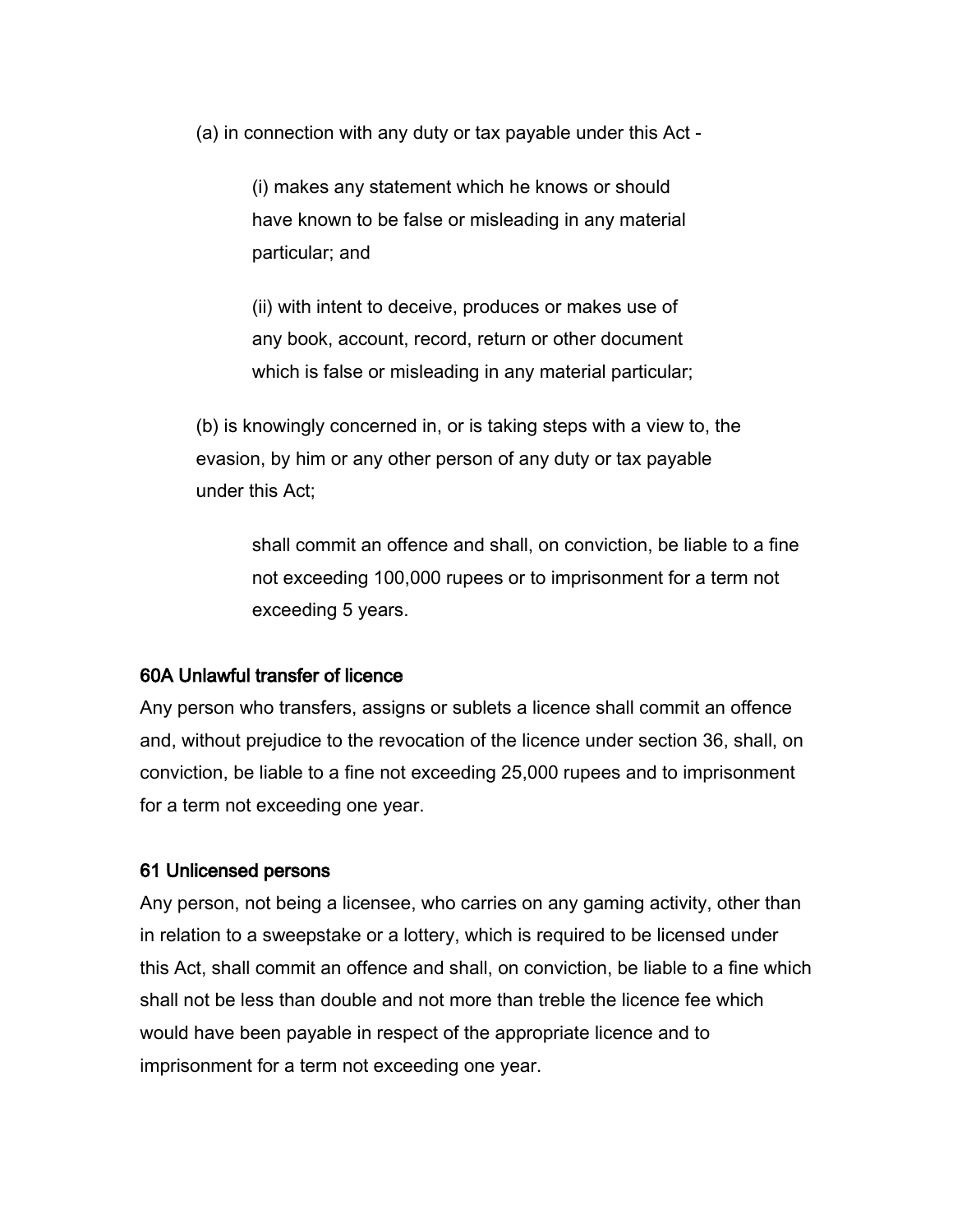### 61A Transaction with unlicensed persons

Any person who transacts any business which is regulated by this Act with a person who is not licensed under this Act shall commit an offence and shall, on conviction, be liable to a fine not exceeding 25,000 rupees and to imprisonment for a term not exceeding one year.

#### 62 Unlicensed gaming houses

Any person who operates, controls or is concerned in the management of a gaming house without being the holder of a licence or causes or permits premises to be used as a gaming house without a licence being in force in relation to those premises, shall commit an offence and shall, on conviction, be liable to a fine which shall not be less than double and not more than treble the licence duty which would have been payable in respect of the appropriate licence.

#### 63 Unlicensed sweepstakes and lotteries

Any person who, not being licensed to organise a sweepstake or a lottery -

(a) prints, publishes or causes to be printed or published any ticket for or advertisement or notice relating to a sweepstake or a lottery;

(b) sells or offers for sale, any ticket or chance in a sweepstake or lottery; or

(c) organises or takes part in the organisation of a sweepstake or a lottery,

shall commit an offence.

64 Deleted

### 64A Betting business with minors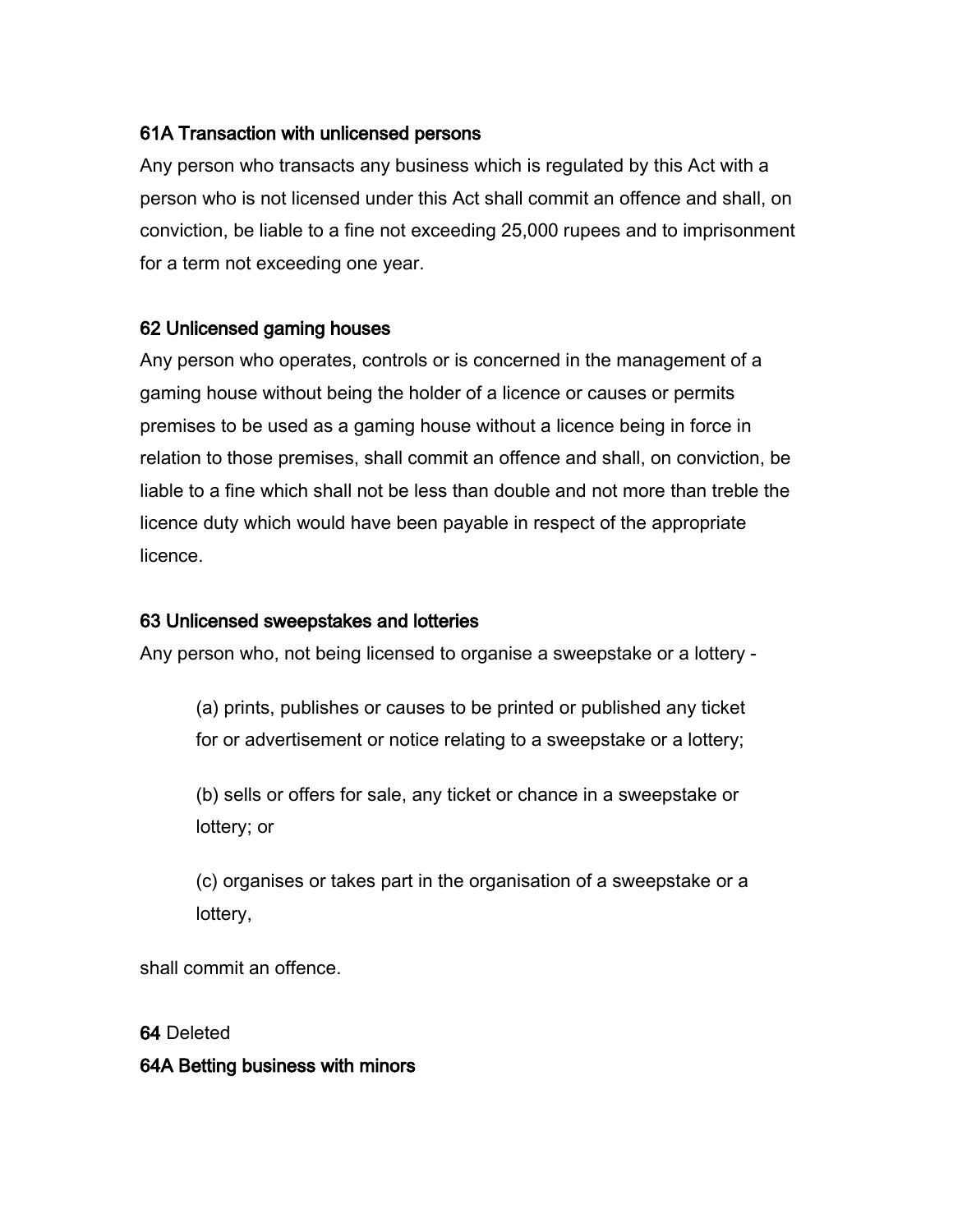(1) No pool promoter or agent of a foreign pool promoter or collector shall transact any betting business with a minor.

(2) Any bet transacted in contravention of subsection (1) shall be voidable at the instance of the minor.

#### 65 Penalty

Any person who commits an offence for which no penalty is specifically provided shall, on conviction, be liable to a fine not exceeding 5,000 rupees and to imprisonment for a term not exceeding one year.

#### 66 Powers of entry, search and detention

Where he has reason to suspect that any premises are used or are likely to be used in contravention of this Act -

(a) a police officer not below the rank of Assistant Superintendent; or

(b) a police officer of any other rank, with a warrant or a written authority of the Commissioner of Police, may enter and search the premises and seize any money, security for money or article reasonably suspected to have been used or intended to be used in contravention of this Act, and to arrest and detain any person found on the premises.

#### 67 Presumptions

(1) Where -

(a) any money, security for money, or article specified in section 66 is found on any premises specified in that section or any person is found there;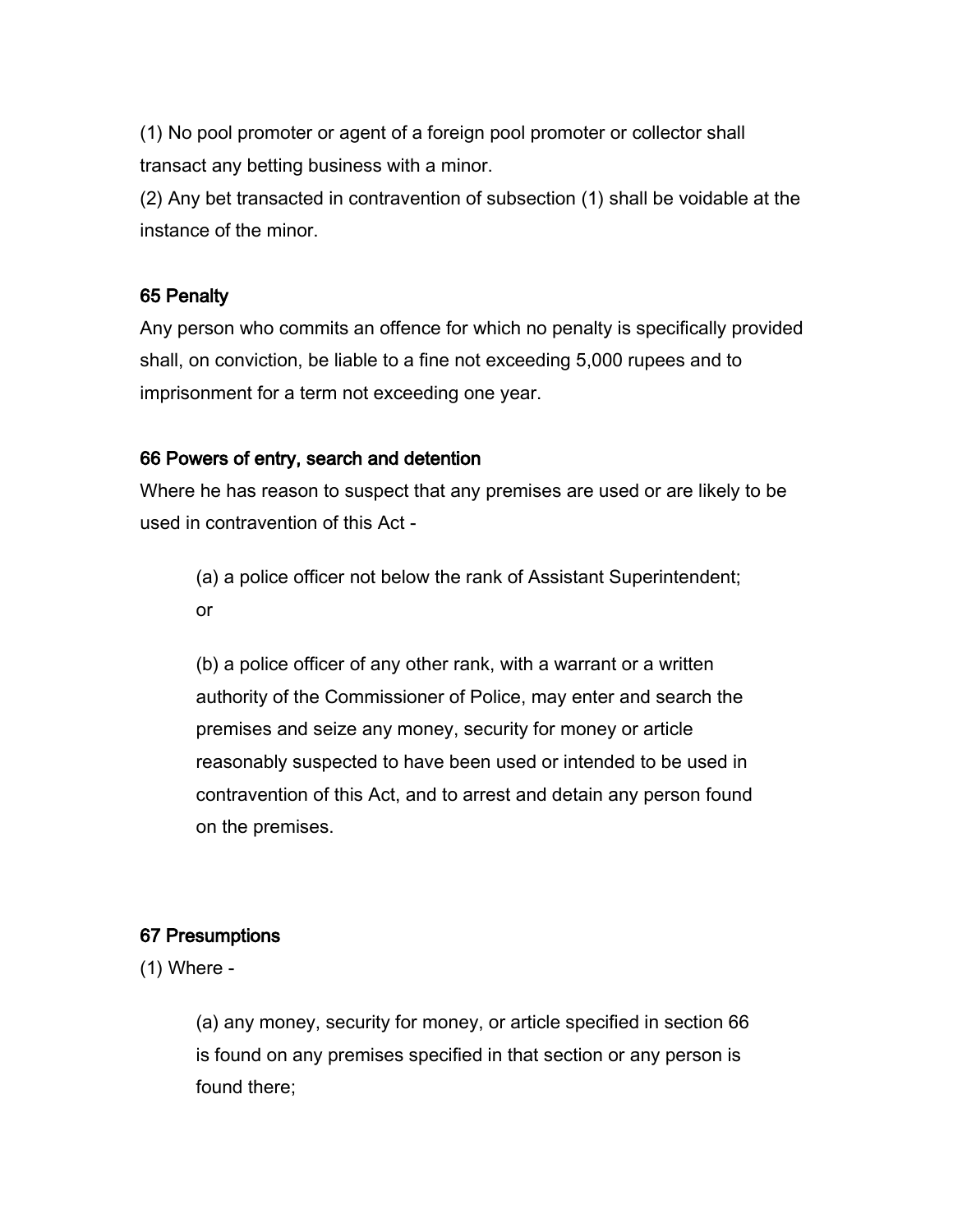(b) any person is seen or heard to escape from those premises on the approach or entry of a police officer;

(c) a police officer is prevented from or obstructed in entering or approaching those premises,

it shall be presumed, unless the contrary is proved, that the premises are being used in contravention of this Act.

(2) Any person found in or leaving any premises specified in section 66 shall be presumed, unless the contrary is proved, to have been acting in contravention of this Act.

#### 68 Seizure and forfeiture

Any money, security for money or other article used in connection with the commission of an offence may be seized and upon the conviction of the offender may be forfeited by the court.

#### 69 Repealed

#### 70 Jurisdiction

- (1) Notwithstanding
	- (a) section 114 of the Courts Act; and

(b) section 72 of the District and Intermediate Courts (Criminal Jurisdiction) Act Magistrate shall subject to subsection (2) have jurisdiction to try all offences under this Act and may impose any penalty provided by this Act.

(2) The prosecution for an offence under the sections of the Act specified in the Fifth Schedule to the Unified Revenue Act shall take place, at the sole discretion of the Director of Public Prosecutions, before the Revenue Division of the Supreme Court, the Intermediate Court, or the District Court.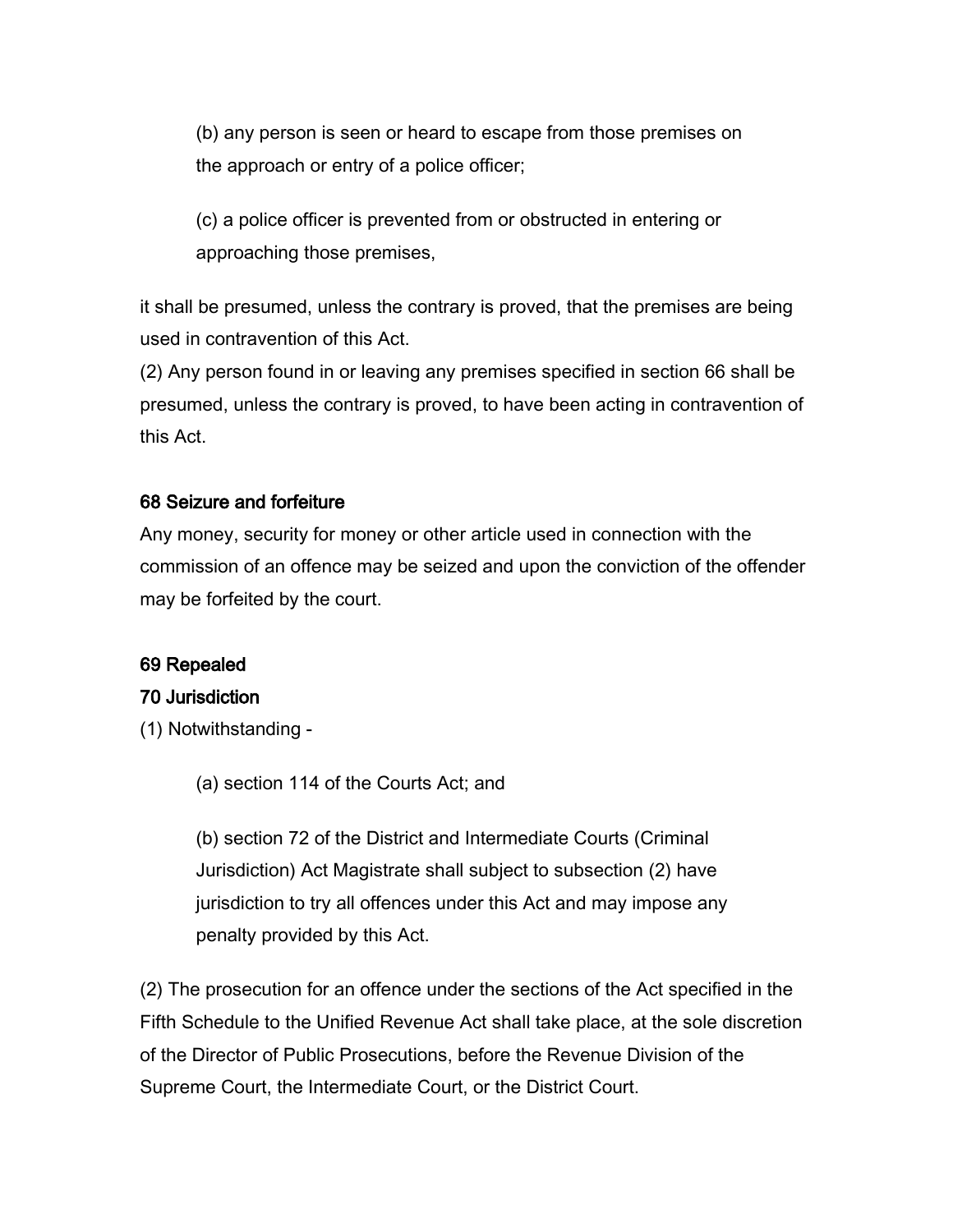## PART X - GENERAL

### 71 Restriction of liability

(1) No civil or criminal liability shall attach to any member, or to an officer of the Board, in respect of any act done in good faith in the execution or purported execution of the duties of the Board under this Act.

(2) This section shall be in addition to and not in derogation from the Public Officers Protection Act, and for the purposes of that Act, every member or officer of the Board shall be deemed to be a public officer or a person engaged or employed in the performance of a public duty.

## 71A Refund of deposit or cancelling of security

(1) Where a licensee who has made a deposit or has furnished a bank guarantee under this Act ceases to carry on business, he may apply to the Commissioner for a refund of the deposit or a cancellation of the bank guarantee. (2) On the application under subsection (1), the Commissioner shall, at the expense of the applicant, by a notice published in the *Gazette* and in 3 daily newspapers-

(a) inform all interested parties of the application;

(b) request any person who claims to be entitled to a payment out of the

amount of the deposit or bank guarantee under section 40A to give notice of his claim to the Commissioner within 3 months from the publication of the notice. (3) The Commissioner may accept or reject a claim under subsection (2). (4) Where, after the expiry of the time specified under subsection (2) -

(a) no claim has been received; or

(b) any claim received has been withdrawn or rejected, the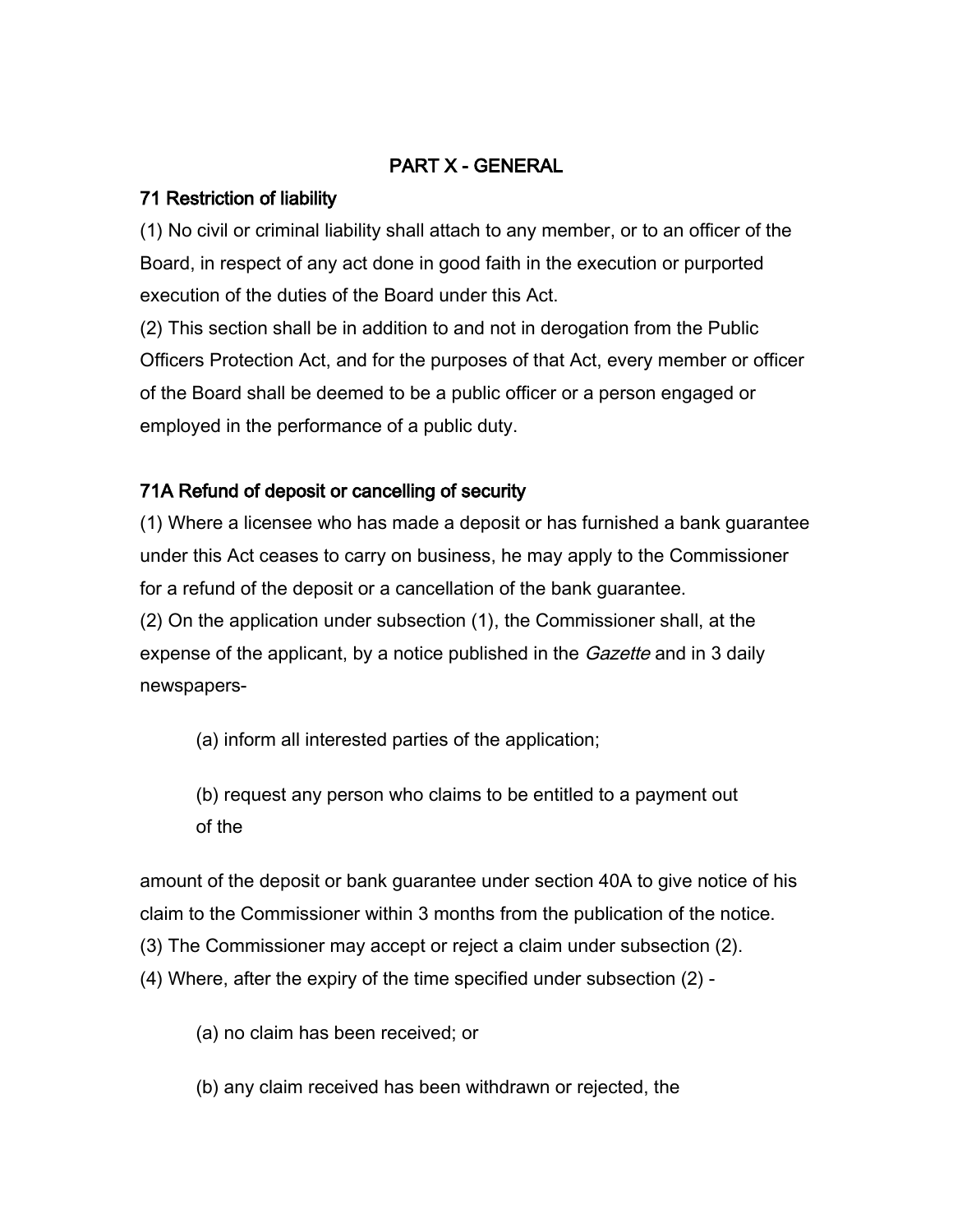Commissioner shall refund the deposit to the applicant or cancel the bank guarantee.

(5) Where the Commissioner accepts a claim in whole or in part under subsection (3), he shall, at the expiry of the time specified under subsection (2) -

(a) in relation to a deposit -

(i) pay the amount of the claim as accepted by him; and

(ii) refund to the applicant any balance of the deposit remaining after making the payment under subparagraph (i);

(b) in relation to the amount of a bank guarantee -

(i) recover the amount of the bank guarantee in accordance with section 40A;

(ii) pay the amount of the claim as accepted by him; and

(iii) refund to the bank any balance of the amount of the bank guarantee remaining after making the payment under subparagraph (ii) and all other incidental expenses.

(6) A refund or payment made by the Commissioner under subsection (4) or (5) shall operate as a valid discharge to the Government of Mauritius and the Commissioner shall not be liable in respect of any claim by any person in connection with the refund or payment.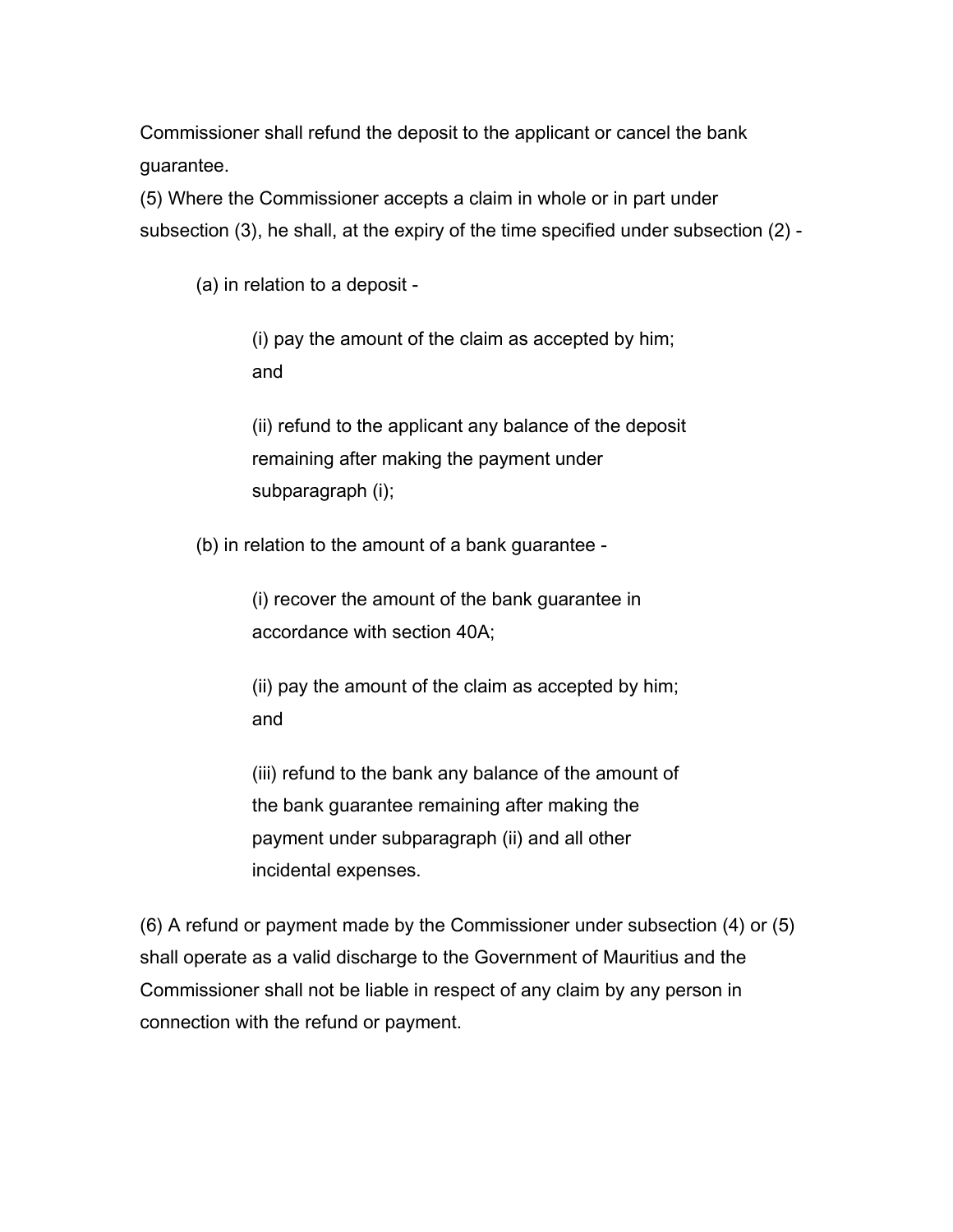(7) Subsection (6) shall not prejudice the right of an applicant to recover from any person any sum lawfully due to the applicant and paid out to that person by the Commissioner.

(8) Notwithstanding subsection (2), the Commissioner may refund to the licensee the deposit paid, or cancel the bank guarantee furnished, under section 31, where he is satisfied that the prizes have been claimed and all unclaimed prizes disposed of in accordance with section 31A.

## 71B Recovery of gambling debts

Notwithstanding article 1965 of the Code Napoleon, an action shall lie for the recovery of any gambling debt incurred by any person at a casino in respect of gambling at the casino.

## 72 Restriction on the number of licences

(1) Where the Minister believes that it is necessary in the public interest that the licences of any particular class should be limited, he may by order addressed to a licensing authority limit the number of licences of that class which may be issued.

(2) An order issued under subsection (1) shall be binding for such district, town, village or other area or for such period of not less than one year as may be specified in the order.

## 73 Restriction on the use of the word "casino"

No person shall use the word "casino" as a name or as part of the name, of trade or business premises unless those premises are licensed under this Act as a casino.

# 74 Regulations

The Minister may make such regulations as he thinks fit for the purposes of this Act.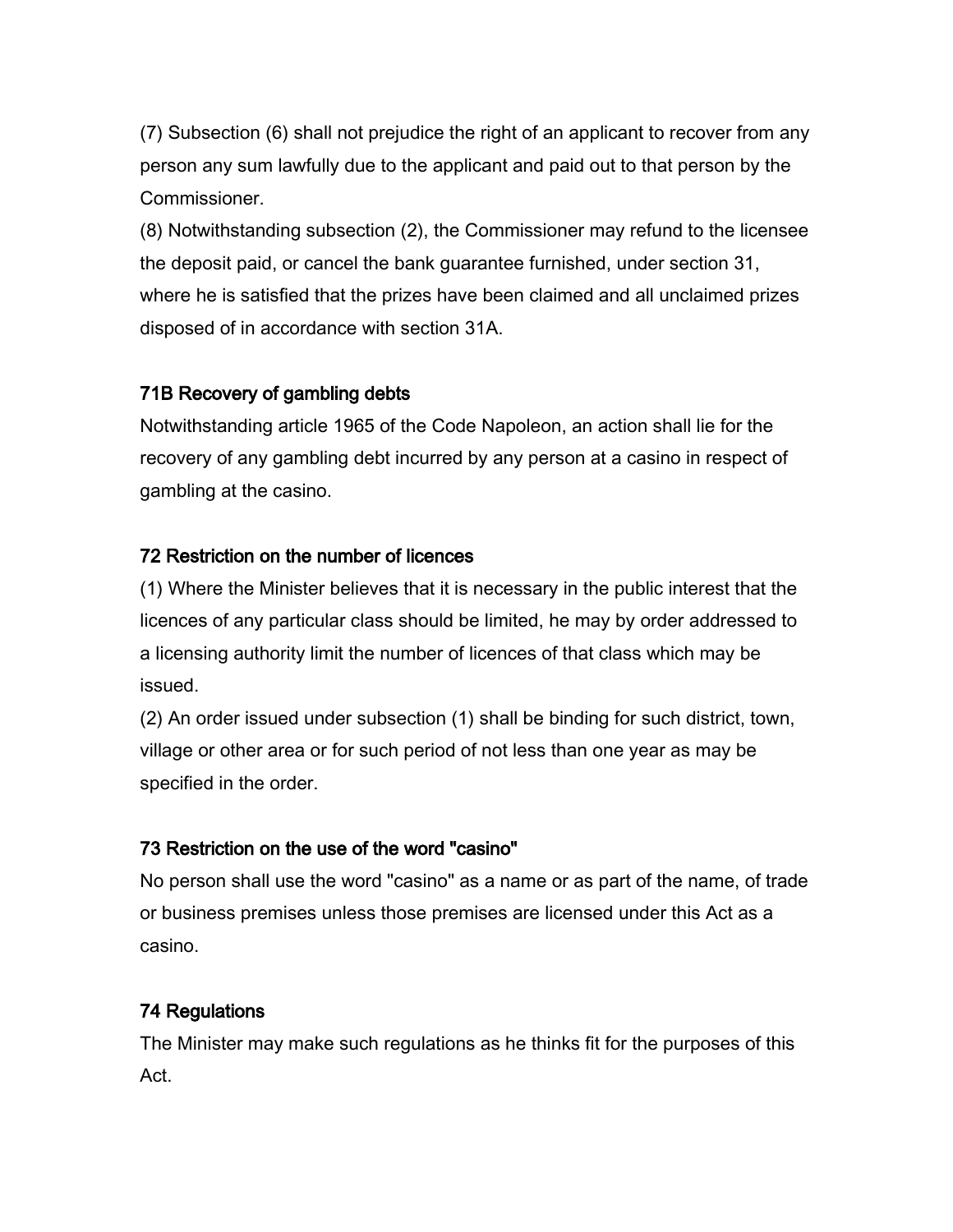## 75 Amendment of Schedules

The Minister may, by regulations, amend the Schedules.

## FIRST SCHEDULE REPEALED

## SECOND SCHEDULE

------------

(sections 2 and 5)

| First column                  | Second column                                                                                      |
|-------------------------------|----------------------------------------------------------------------------------------------------|
| Gaming house  Casino licence. | Chemin de fer, roulette, blackjack and mini-chemy                                                  |
| Gaming house 'A' licence      | All games other than those played in a casino or a<br>gaming house with category 'B' or'C' licence |
| Gaming house "B' licence      | [Vanlak, 10 1/2, chinese dominoes(boeuf), Bingo,<br>Premier Roi                                    |
| Gaming house 'C' licence      | Mahjong and Rummy                                                                                  |

--------------

[Amended 67/85]

# THIRD SCHEDULE REPEALED

### FOURTH SCHEDULE

(section 33)

Gaming -

R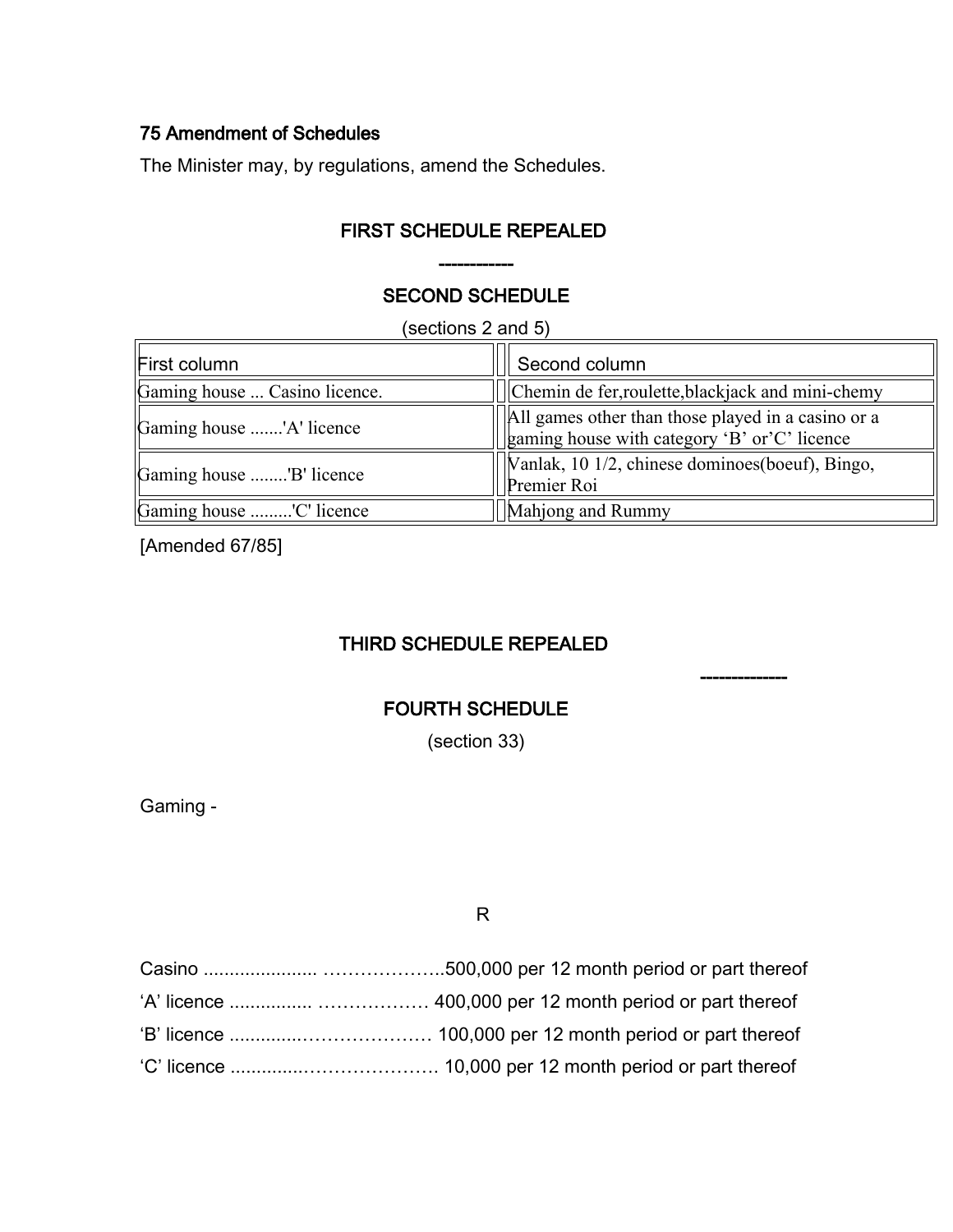|                                     | Coin-operated gaming machine 20,000 per machine per 12 month period                                                                                                |
|-------------------------------------|--------------------------------------------------------------------------------------------------------------------------------------------------------------------|
| or                                  |                                                                                                                                                                    |
| licence                             | part thereof                                                                                                                                                       |
| Pool betting                        |                                                                                                                                                                    |
| Pool promoter                       | 3,630 per 12 month period or part thereof                                                                                                                          |
| Agent of a foreign pool<br>promoter | 3,630 per 12 month period or part thereof                                                                                                                          |
| Collector                           | 151.25 per 12 month period or part thereof in<br>respect of each pool promoter or agent of a<br>foreign pool promoter on whose behalf the<br>collector is licensed |
| Sweepstake organiser                | 1000 per licensing period or part thereof                                                                                                                          |
| Lottery                             | No fee                                                                                                                                                             |

# FIFTH SCHEDULE

(section 31)

Licence per lottery.......<br>Rs 6050 or 42.35 per cent of the total market value of the prizes, whichever is the higher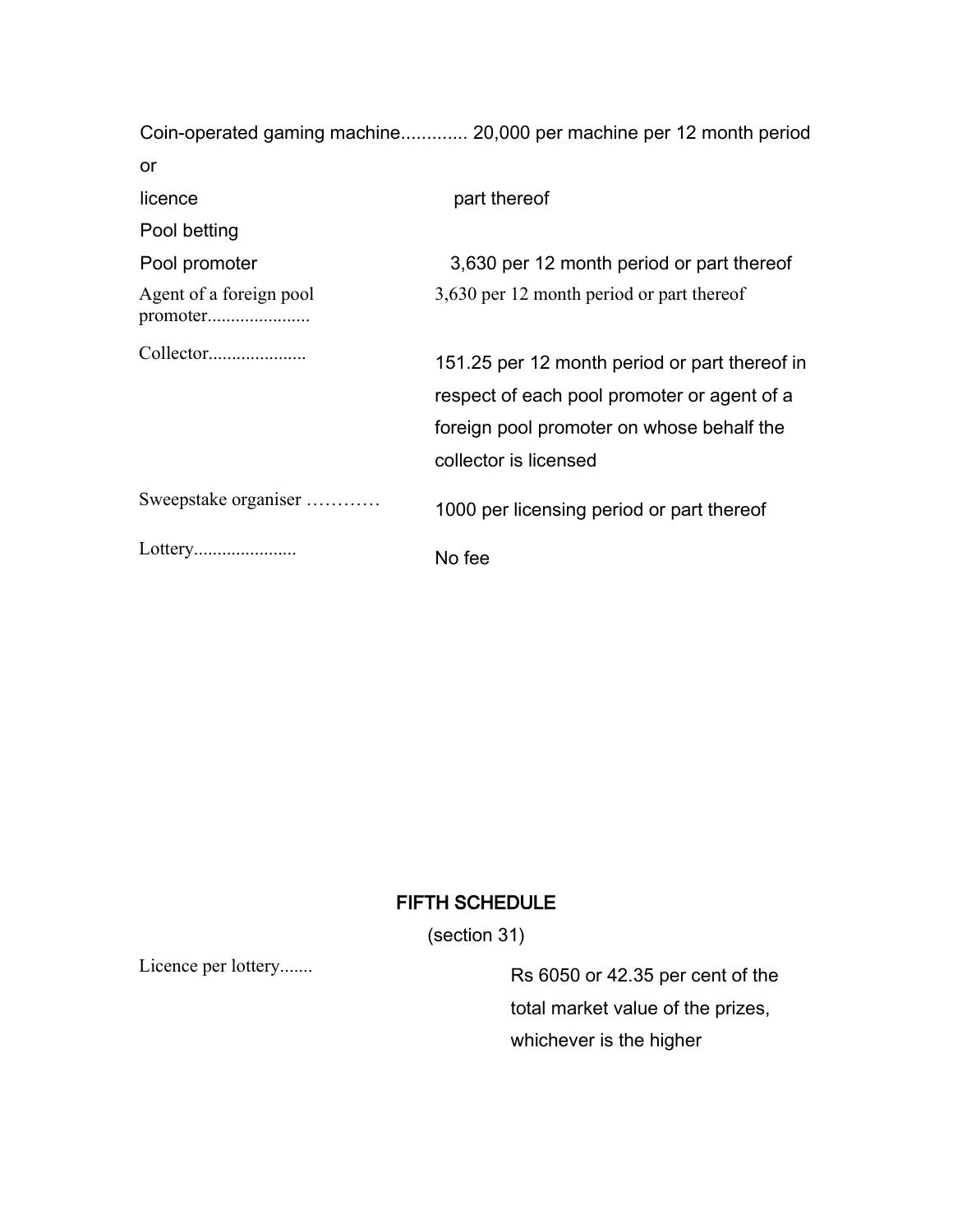## SIXTH SCHEDULE REPEALED

----------------------

## SEVENTH SCHEDULE REPEALED

## EIGHTH SCHEDULE

------------------------

(section 29)

### Duty on sweepstakes

A duty of 8 per cent of the amount collected.

## NINTH SCHEDULE

--------------------

(section 11)

| <b>Every person licensed in respect of -</b>                                  | Rate of tax or amount                                                                                                                                    |
|-------------------------------------------------------------------------------|----------------------------------------------------------------------------------------------------------------------------------------------------------|
| 1. A Casino                                                                   | 50 per cent of gross takings                                                                                                                             |
| 2. A coin-operated gaming machine                                             | 50 per cent of gross takings                                                                                                                             |
| β. A gaming house "A" Licence-                                                |                                                                                                                                                          |
| (a) within the town of Port                                                   | 50 per cent of gross takings or 300,000<br>rupees, whichever is the greater                                                                              |
| Louis                                                                         | 50 per cent of gross takings or 120,000                                                                                                                  |
| (b) outside the town of                                                       | rupees, whichever is the greater                                                                                                                         |
| Port Louis                                                                    |                                                                                                                                                          |
| 4. A gaming house "B" Licence -                                               |                                                                                                                                                          |
| (a) within the town of Port<br>Louis<br>(b) outside the town of Port<br>Louis | 50 per cent of gross takings or 20,000<br>rupees, whichever is the greater<br>50 per cent of gross takings or 10,000<br>rupees, whichever is the greater |